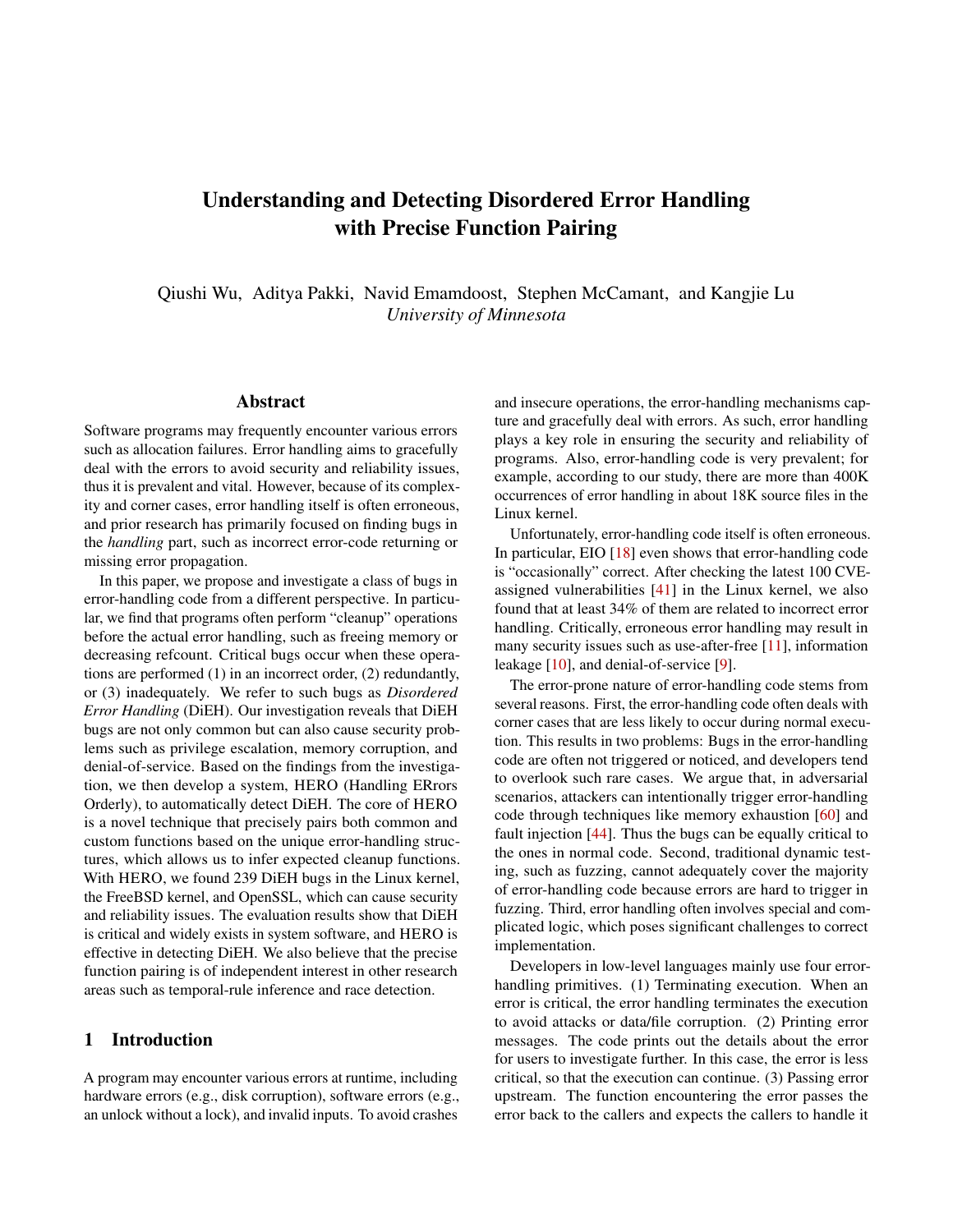further. (4) Fixing errors. When the error is fixable, the error handling can directly fix it (e.g., resetting the size value) and continue.

Prior research thus has primarily focused on detecting bugs only in the "handling." For example, Rubio-González et al. [\[45\]](#page-16-3) and EIO [\[18\]](#page-15-0) proposed static-analysis approaches to detect error-propagation bugs in file systems, i.e., if error codes are passed correctly. APEx [\[20\]](#page-15-4), ErrDoc [\[53\]](#page-16-4), and EPEx [\[19\]](#page-15-5) also check if errors are identified and handled in the callers. Although a few previous works attempted to check the operations before the handling, they are limited to only missing-operation cases. For example, Hector [\[48\]](#page-16-5) detects missing memory release, and RID [\[28\]](#page-15-6) detects missing refcount decrease. To the best of our knowledge, none of them could detect other bugs associated with the operations in error paths before handling, such as cases in which the operations are present but in an incorrect order or redundant. To fill this blank area, in this work, we aim to systematically study and detect the bugs of problematic operations in error paths.

## 1.1 Contributions

In this paper, we first propose a class of error-handling bugs from a different perspective and then develop an effective detection system with multiple new techniques.

Proposing DiEH bugs. While prior research primarily focused on the "handling" part, we find that, in the error paths, programs often perform "cleanup" operations before actually handling the errors. For the example shown in [Figure 1,](#page-2-0) when the function video\_register\_device() (line 13) encounters an error, the code releases the pointer vfd (line 24) and unregisters the device (line 26) before passing the error to its caller. As the cleanup operations, these functions must be called correctly; otherwise, the program is vulnerable to bugs such as use-after-free. Buggy cases include calling cleanup functions (1) in an incorrect order, (2) redundantly, and (3) inadequately. We refer to such bugs as *Disordered Error Handling* (DiEH). While prior research studied inadequate error handling such as missing memory release [\[48\]](#page-16-5) and missing refcount release [\[28\]](#page-15-6), redundant and incorrect-order error-handling problems are unexplored.

An in-depth study of DiEH. Although the impacts and results of DiEH are known types of bugs like double-free and memory leak, it represents the root causes of a wide class of error-handling bugs from a different perspective, so we first define it and conduct an in-depth study of DiEH in multiple aspects: causes, commonness, categories, and criticalness. Specifically, DiEH is hard to avoid because (1) cleanup functions are often custom and are hard to use correctly, and (2) the error-handling code can be highly complex and involve corner cases. As a result, DiEH bugs are a common occurrence in complex programs like OS kernels. DiEH bugs can cause multiple types of security impacts, such as privilege escalation, memory corruption, information leakage, and

denial-of-service, as will be detailed in [§2.2.5.](#page-4-0)

Precise function pairing analysis. Our study also shows that the key to detecting DiEH is to precisely determine which cleanup functions should be called to handle the corresponding functions in the normal paths, i.e., to identify function pairs. However, function pairing is a challenging problem because such functions are abundant, diverse, and highly customizable. Moreover, the pairing rules are typically undocumented, so pairing is hard for even manual analysis. To address this problem, we propose a new technique so-called *delta-based pairing* (see [§4\)](#page-6-0) that precisely identifies both common and custom functions that should appear pairwise by exploiting unique error-handling structures. We believe our pairing analysis is of independent interest in other research areas such as temporal-rule inference and race detection.

An effective detection system-HERO. Based on our empirical study of DiEH bugs, we identify three challenges in their detection. First, DiEH represents the root causes of a wide class of semantic bugs in error-handling code from a different perspective, so the detecting rules are undefined yet. Second, a DiEH case may not be harmful, so we need to distinguish and remove harmless cases. Third, by nature, code paths containing DiEH bugs often involve path conditions (e.g., return-value checks), so path-feasibility testing is required to ensure that the paths are valid. To address these problems, we model DiEH and propose HERO ((Handling ERrors Orderly)). HERO is equipped with multiple techniques such as *scalable symbolic summaries* for eliminating infeasible paths and *dependency reasoning* for removing harmless incorrect-order DiEH cases. HERO also provides rankings to facilitate the final manual confirmation for DiEH bugs.

Open-source implementation and new bugs. We implemented HERO on top of LLVM-10 and plan to open-source it. HERO is scalable and effective. By applying it to the Linux kernel, the FreeBSD kernel, and the OpenSSL library, we found 239 new DiEH bugs, most of which can cause critical security issues to billions of devices running these applications. We reported these bugs and fixed most of them by working with the maintainers. The results confirm that DiEH bugs are indeed common and security-critical.

#### 2 Background and Study

In this section, we discuss the unique structures of error handling and present our study of DiEH.

# 2.1 Error handling and function pairs

In case of an error, functions usually first clean up or handle the previous operations, e.g., releasing memory, before actually handling the error (e.g., returning an error code to their callers). Unwinding previous operations is however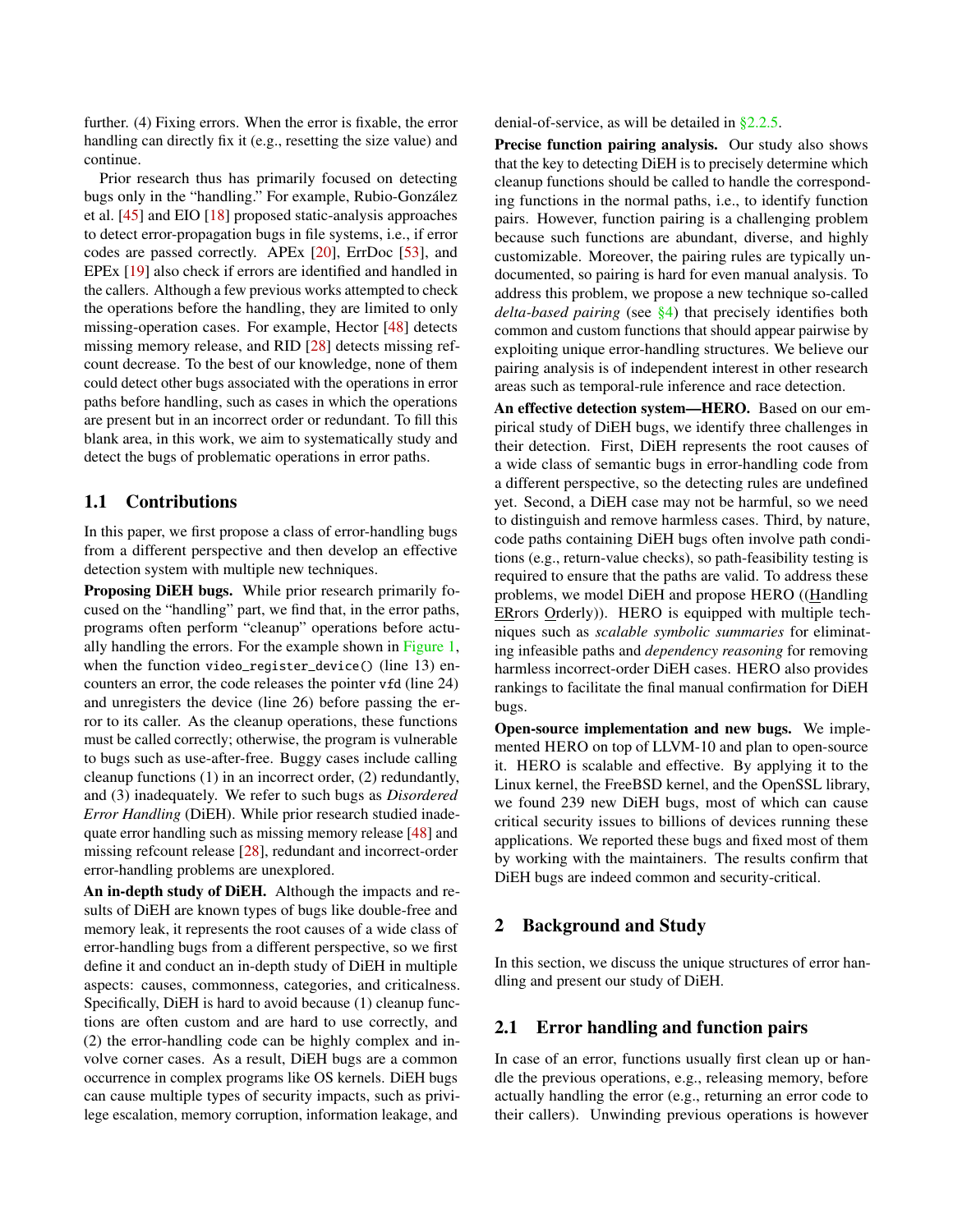```
1 /* drivers/media/platform/s5p-g2d/g2d.c */
2 static int g2d_probe(struct platform_device *pdev) {
 3 ...
4 ret = v4l2_device_register(&pdev->dev, &dev->v4l2_dev);
5 if (ret)
6 goto unprep_clk_gate;
7 vfd = video_device_alloc();
8 if (!vfd) {
9 ret = -ENOMEM;
10 goto unreg_v412_dev;
11 }
12 \quad . \quad . \quad .13 ret = video_register_device(vfd, VFL_TYPE_VIDEO, 0);
14 if (ret)
15 goto rel_vdev;
16 ...
17 dev->m2m_dev = v4l2_m2m_init(&g2d_m2m_ops);
18 if (IS_ERR(dev->m2m_dev))
19 goto unreg_video_dev;
2021 unreg_video_dev:
22 video_unregister_device(dev->vfd);
23 rel_vdev:
24 video_device_release(vfd);
rac{25}{26} unreg_v4l2_dev:<br>rac{25}{26} v4l2 device
      v4l2_device_unregister(&dev->v4l2_dev);
27 unprep_clk_gate:
28 ...
29 }
```
Figure 1: Example of the error-handling structure.

error-prone. To understand the characteristics of the handling of previous operations, we introduce the idea of leader and follower functions and use an example to describe the error-handling structure.

Leader and follower functions. Resources such as memory and locks are limited. As such, an operation against a resource, such as memory allocation, is typically accompanied by another operation that balances or recovers the resource. We define a function as a leader function if it initiates an operation against a resource. The operation typically either acquires or changes the state of the resource. Correspondingly, we define a function as a follower function if it recovers the resource. The leader function and the corresponding follower function constitute a *function pair*. Common function pairs include allocation/deallocation, lock/unlock, refcount increase/decrease, etc. As an example, [Figure 1](#page-2-0) shows three pairs of functions. The first pair is v4l2\_device\_register() and v4l2\_device\_unregister(), which initializes and cleans up the related objects such as refcounts and locks. The second pair is video\_device\_alloc() and video\_device\_release(), which allocates and releases the memory for video devices. The third pair is video\_register\_device() and video\_unregister\_device() whose functionality is similar to the first function pair.

Unique error-handling structure—EH stacks and deltas. We identify a unique and common error-handling structure and refer to it as *EH stacks and deltas*. We use the example in [Figure 1](#page-2-0) to illustrate the structure. In the error paths, follower functions are called to handle leader functions in a "stack" manner (i.e., the last follower corresponds to the first leader). In EH stacks, we use unfilled circles to represent the functions in the normal paths, gray-filled circles to show the functions in the error paths, and black-filled circles to indicate the errors or error checks. In the example, v4l2\_device\_register(), video\_device\_alloc(), and video\_register\_device() are leader functions and are called sequentially:  $(4)$ – $(7)$ – $(13)$ . In case of an error in v412\_m2m\_init(),  $\bullet$ , the error path is  $(2)$ -24 – 26. In the path, the corresponding follower functions are called in reverse order, hence we call the structure *EH stack*. Due to the complexity of error handling and the poor design of certain follower functions, in practice, the structure may not be honored, leading to DiEH.

In this example, there are multiple EH stacks, two of which are:  $(4)$   $\bigcirc$  –26 (path 1) and  $(4)$ – $(7)$ – $\bigcirc$ –24–26 (path 2). When we compare the unfilled lines and gray-filled lines in these two EH stacks, we can obtain the difference which is  $(7)$ – $(24)$ . We call the difference an *EH delta*. In this particular case, the delta consists of only one leader function and one follower function. As such, we can infer that functions video\_device\_alloc() and video\_device\_release() are a *function pair*. The inference does not require any domain knowledge or understanding semantic structure, thus it can be automated. In HERO, we will leverage EH stacks and deltas to precisely pair functions.

<span id="page-2-2"></span>

**Figure 2:** The EH stacks of the function in [Figure 1.](#page-2-0) EHS  $=$  EH stack, EP = error path, NP = normal path,  $\Delta$  = the EH delta of  $EHS_i$ and  $EHS_{i-1}$  where the EH stacks are numbered in the "#" column.

# 2.2 Disordered Error Handling

In this subsection, we present the definition, categorization, causes, and security impacts of DiEH.

## <span id="page-2-1"></span>2.2.1 Definition of DiEH

DiEH represents cases in which the follower functions are called in an incorrect order, redundantly, or inadequately. Thus, a DiEH case occurs if it satisfies the three conditions: (1) a function contains at least one error paths, (2) the function has at least one leader functions, and (3) in some error paths, the corresponding follower functions are not called in order, exactly once, or adequately. Informally, we define a DiEH case as follows.

Definition 1 *Let EP be an error path in a function, [LD] be the list of leader functions in EP, [FL] be the actual list of*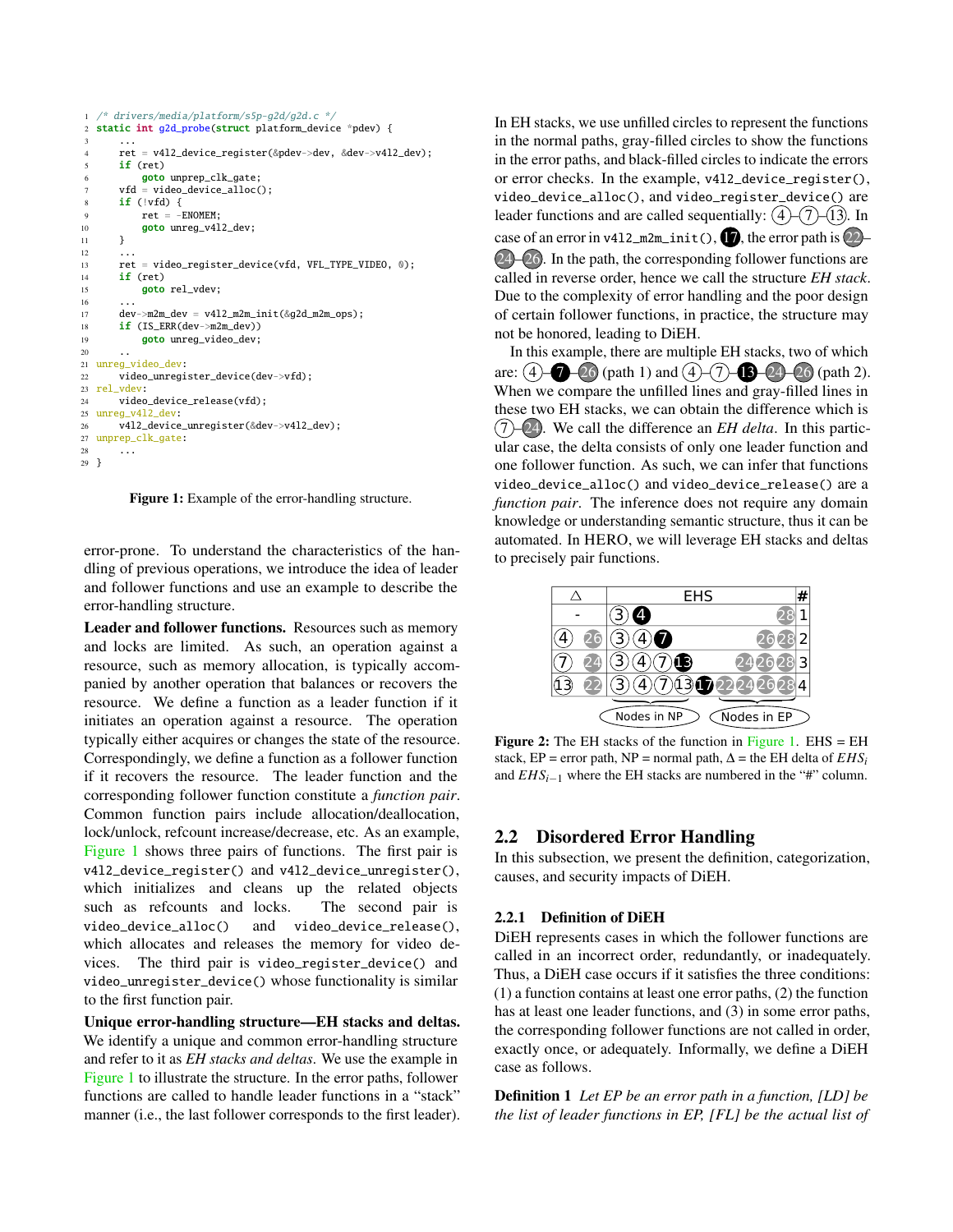*follower functions in EP. Suppose [FL]*′ *is the expected list of follower functions to appear in EP based on the foreknowledge of function pairs, then:*

 $\exists DiEH \in EP, \text{ if } [FL] \neq [FL]'$ 

Specifically,  $[FL] \neq [FL]'$  can occur due to three situations. (1) [FL] and [FL]′ contain the same set of follower functions but in different orders. (2) One or more follower functions are in [FL]′ but not in [FL]. (3) One or more follower functions are in [FL] but not in [FL]′ . Based on the definition, we identify the key challenge in detecting DiEH as collecting [FL]′ , which requires the foreknowledge of function pairs. In [§4,](#page-6-0) we describe our new technique, which precisely identifies function pairs.

```
/* drivers/media/platform/rockchip/rga/rga.c */
2 static int rga_probe(struct platform_device *pdev) {
 3 ...
4 pm_runtime_enable(rga->dev);
 5 ...
     6 ret = v4l2_device_register(&pdev->dev, &rga->v4l2_dev);
    if (ret)
      goto err_put_clk;
     vfd = video_device_alloc();
10 if (!vfd) {
1112 goto unreg_v412_dev;
    \mathcal{I}1415 \text{rga} \rightarrow \text{vfd} = \text{vfd};
16 \t...17 rga->m2m_dev = v4l2_m2m_init(&rga_m2m_ops);
18 if (IS_ERR(rga->m2m_dev)) {
19 ...
20 goto unreg_video_dev;
21 }
22 ...
23 /* Create CMD buffer */
24 rga->cmdbuf_virt = dma_alloc_attrs(...);
25 \texttt{rga->src\_mmu\_pages} = (\text{unsigned int }^*)\_\texttt{get\_free\_pages}(\dots);26 rga->dst_mmu_pages = (unsigned int *)__get_free_pages(...);
27
28 ret = video_register_device(vfd, VFL_TYPE_VIDEO, -1);
29 if (ret) \{30 v4l2_err(&rga->v4l2_dev, "Failed to ...");
31 goto rel_vdev:
32 }
33
34 return 0;
35
36 rel_vdev:
37 video_device_release(vfd);
38 unreg_video_dev:
39 video_unregister_device(rga->vfd);
40 unreg_v4l2_dev:
41 v4l2_device_unregister(&rga->v4l2_dev);
42 err_put_clk:
43 pm_runtime_disable(rga->dev);
44 return ret;
45 }
```
Figure 3: An example showing various new DiEH bugs, found by HERO, in a single function in the Linux kernel.

#### 2.2.2 Classification of DiEH bugs

In [§2.2.1,](#page-2-1) we present three situations that result in [FL]  $\neq$ [FL]′ . In this section, we present concrete cases for them.

Incorrect-order follower functions. Using correct follower functions but in an incorrect order can cause security bugs. For example, [Figure 3](#page-3-0) contains a use-afterfree bug caused by using the follower functions in an incorrect order. The function video\_device\_alloc() is called in line 9, which is before the function call of video\_register\_device() in line 28. Thus, the corresponding follower function video\_device\_release() should be called after video\_unregister\_device(). However, the error path starting from line 31 calls video\_device\_release() before video\_unregister\_device(). This incorrect-order DiEH results in a use-after-free because rga->vfd is an alias of vfd (line 15), and line 39 uses rga->vfd which uses the memory freed by line 37.

Redundant follower functions. Follower functions of a leader function might be called redundantly. This can happen when either multiple follower functions are called by mistake, or a follower can actually correspond to multiple leader functions, which confuses developers. For example, in [Figure 3,](#page-3-0) the follower function video\_unregister\_device() (line 39) is called even when the call of its leader function video\_register\_device() (line 28) returns an error, which is unnecessary, leading to a redundant DiEH bug. A correct case is to call video\_unregister\_device() *only* when its leader function video\_register\_device() succeeds. Common issues resulting from redundant DiEH include double free, double unlock, double refcount, etc.

Inadequate follower functions. This situation refers to that necessary follower functions are missing. Common cases include missing release, missing unlock, missing refcount decrease, etc. For example, [Figure 3](#page-3-0) also contains several missing-release bugs. When the call of the function video\_register\_device() failed (line 28), pointers rga->cmdbuf\_virt, rga->src\_mmu\_pages, and rga->dst\_mmu\_pages are not released, which are allocated in lines 24, 25, and 26. These bugs are common, and the Linux kernel has more than two thousand patches to fix inadequate follower functions. Prior research has studied such inadequate follower functions like missing resource release [\[48\]](#page-16-5); however, the other two situations, incorrect-order and redundant follower functions remain unexplored.

#### <span id="page-3-1"></span>2.2.3 Causes of DiEH

In this section, we summarize three major causes of DiEH based on our empirical analysis, which are hard to avoid.

Poor design of follower functions. Different programmers have various programming habits. Some follower functions are hard to use if they do not follow the programming convention. For example, functions pm\_runtime\_get\_sync() and kobject\_init\_and\_add() are called many times in the Linux kernel, but they are actually poorly designed. Both of these functions would increase the kernel refcount, even when they failed, violating good design practice. Some Linux maintainers we interacted with even complained that *"if you follow the common convention, you will get it wrong."* Though patterns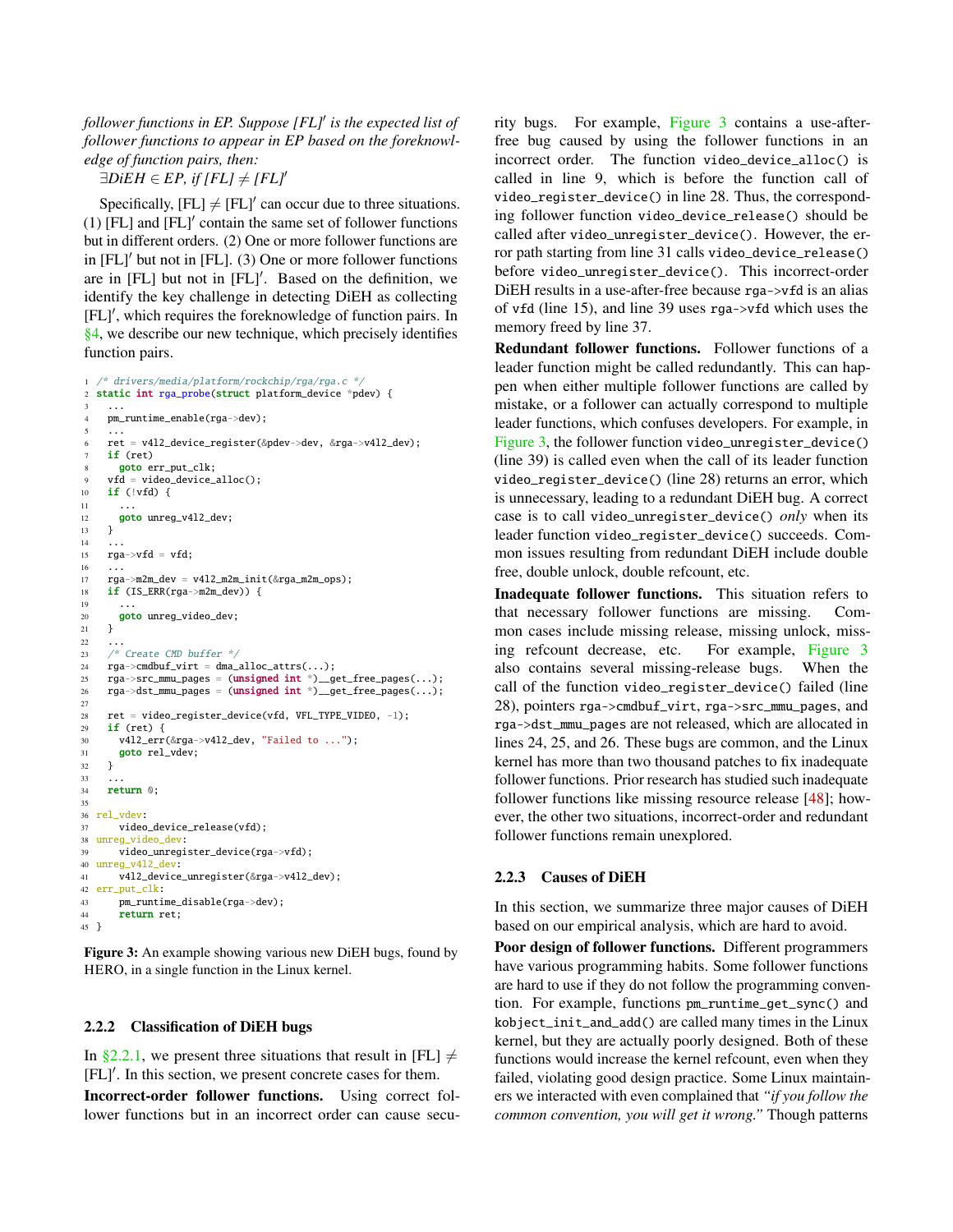and anti-patterns in API design are widely discussed [\[46\]](#page-16-6), factors such as a need for backward compatibility and a large developer base makes API design a challenge.

Complexity and dependency of cleanup operations. Error paths are prevalent in a large program, and each may contain various cleanup operations (follower functions). Our analysis shows that, in the Linux kernel, there are more than 120K intra-procedural error paths, and 61.6% of them include at least one follower function, and on average, there are 2.46 follower functions per error path. The most complex error path contains 143 follower functions. More critically, some follower functions are dependent on each other, e.g., a parameter of a memory-release function is a nested field of a parameter of another function. The dependency requires the follower functions to be called in a specific order.

Custom follower functions. Different modules employ different leader and follower functions. We determined that about 80% of function pairs in the Linux kernel are custom  $(\S7.1)$ . These function pairs are defined and used within a specific module such as a driver. Avoiding DiEH bugs requires programmers to be knowledgeable about all the custom functions, which is a burden.

#### 2.2.4 Prevalence of DiEH

It is hard to avoid DiEH due to the causes mentioned in [§2.2.3.](#page-3-1) After manually checking 100 CVE-assigned vulnerabilities in 2019 from the Linux kernel, we found that DiEH causes 22 of them. Further, after checking the patches over the past two years from the Linux kernel, we found 42% of memory leaks and 45% of double-free bugs are due to DiEH. These results indicate that DiEH bugs are prevalent in the OS kernels, and can cause a wide range of security impacts. By employing a systematic detection, we expect to find many DiEH bugs.

#### <span id="page-4-0"></span>2.2.5 Security Impacts of DiEH

Most DiEH bugs can cause severe security impacts, depending on their contexts. Common security impacts of DiEH include use-after-free, double-free, NULL-pointer dereference, deadlock, memory leak, refcount leak, etc. In the following, we showcase how DiEH leads to critical security issues.

Memory corruption. DiEH bugs often cause critical memory corruption such as use-after-free, double free, and NULLpointer dereference. In [Figure 3,](#page-3-0) we have shown how an incorrect-order DiEH leads to a use-after-free. Also, redundant and inadequate DiEH can lead to memory corruption. For example, CVE-2019-15504 [\[32\]](#page-15-7) is a double-free vulnerability in the Linux kernel caused by redundant DiEH. This vulnerability has the highest CVSS score (10), which may be exploited remotely to compromise the system. CVE-2019- 15292 [\[31\]](#page-15-8) is a use-after-free vulnerability in the Linux kernel caused by inadequate DiEH. This vulnerability also has the

highest CVSS score (10), which can compromise the confidentiality, integrity, and availability of the system. Further, DiEH is a source for NULL-pointer dereference. For example, CVE-2019-15923 [\[34\]](#page-15-9) is a NULL-pointer dereference vulnerability in the Linux kernel, which is caused by inadequate DiEH.

Privilege escalation. DiEH can cause privilege escalation, which is considered one of the most critical security problems. CVE-2019-5607 [\[37\]](#page-15-10) and CVE-2016-0728 [\[30\]](#page-15-11) are refcountleak bugs found in FreeBSD and the Linux kernel. Both bugs can cause privilege escalation because an overflowing reference count triggers a use-after-free. Similarly, CVE-2019- 0685 [\[29,](#page-15-12) [39\]](#page-15-13) is a refcount-leak vulnerability in Windows, which can be exploited to launch privilege-elevation attacks. These results show that DiEH can also compromise the confidentiality and integrity of OS systems.

Denial-of-Service. The most common security impact of inadequate follower functions is resource leak such as memory leak and refcount leak. Memory leaks in the OS kernels are considered critical because they can crash the whole system and lead to Denial-of-Service (DoS) [\[33,](#page-15-14) [35\]](#page-15-15). [Figure 3](#page-3-0) is vulnerable to a memory leak in case video\_register\_device() fails.

## 3 Overview

Based on the study, we develop an effective detection system for DiEH bugs. In this section, we first discuss the challenges in identifying DiEH, and then outline our solutions.

## 3.1 Challenges in Identifying DiEH

While prior research [\[28,](#page-15-6) [48\]](#page-16-5) attempted to detect cases of inadequate follower functions, cases of incorrect-order and redundant follower functions remain unexplored. Systematically detecting DiEH bugs involves three major challenges.

Analysis of error-handling structures. HERO first needs to analyze the error-handling structures, so as to extract EH stacks and deltas, which will be leveraged to identify function pairs. In particular, HERO needs to: (1) identify the normal paths (e.g.,  $(4)$ ,  $(7)$ , and  $(13)$  in [Figure 1\)](#page-2-0) and error paths (e.g.,  $(22)$ ,  $(24)$ , and  $(26)$  in [Figure 1\)](#page-2-0) in a function, (2) identify the leader and follower functions in the normal and error paths.

Normal and error paths are often interleaved in the program. Thus, to identify and distinguish them, we need to know their demarcation points, which is a non-trivial task. In a function, there may be many normal and error paths, but only some of them should be associated together. Thus, we should map the normal paths to their corresponding error-paths. Further, numerous functions are called in normal and error paths, but not all of them should be called in pairs. Therefore, we need to extract the leader functions from normal paths and follower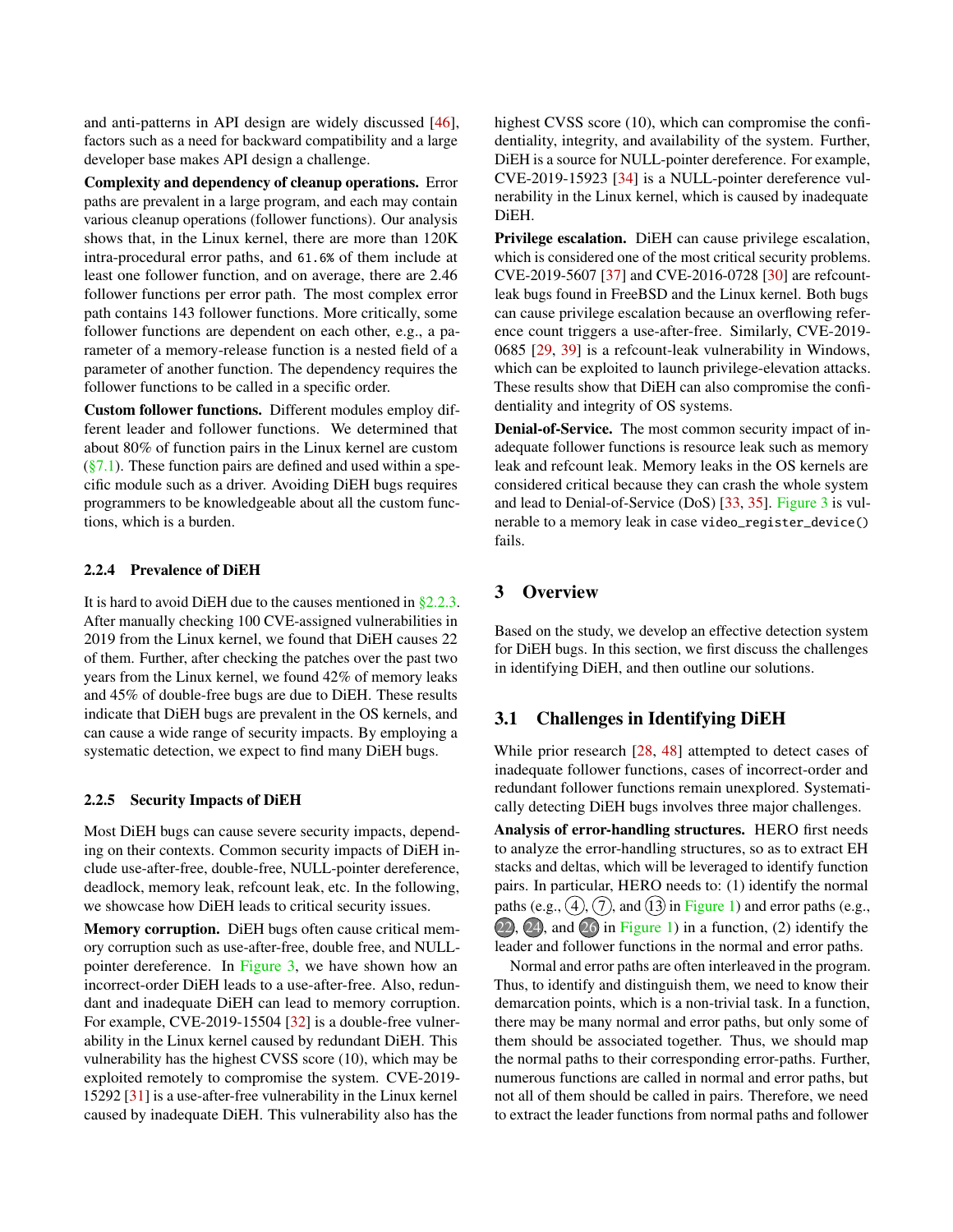<span id="page-5-0"></span>

Figure 4: An overview of HERO. It has four steps; by taking the source code of a program, it automatically reports ranked DiEH bugs. CFG = Control flow graph,  $CG = call$  graph,  $EHG = error$ -handling graph,  $EHS = error$ -handling stack,  $LF =$  leader function,  $FF =$  follower function, FPL = function-pair list, Sym sum = symbolic summary.

functions from the corresponding error paths. More importantly, as we will describe in [§4,](#page-6-0) the pairing of a leader and a follower function can be either conditional or unconditional. A precise pairing analysis requires distinguishing them, which is hard.

Function-pair identification. According to our definition of DiEH  $(\S$ 2.2.1), the detection of DiEH is essentially checking  $[FL] \neq [FL]'$ , which requires the foreknowledge of leader-follower function pairs. This would previously require domain knowledge or manual efforts, and its automation is a significant challenge. In particular, programs tend to extensively use custom functions—defined and used in a specific module. Such functions have a limited number of uses, so existing mining-based inferences may not work. In fact, our study estimates that 80% of follower functions in the Linux kernel are custom. Moreover, there are a number of different classes of leader-follower pairs, such as allocation/deallocation, lock/unlock, getter/putter, and register/unregister. As a result, previous works (e.g., [\[15,](#page-15-16) [61\]](#page-16-7)) either assume that function pairs are provided or only target a specific class of common pairs.

<span id="page-5-1"></span>Elimination of harmless DiEH cases. The checking of "[FL]  $\neq$  [FL]'" returns DiEH cases which may not be harmful, i.e., false positives. There are two major causes of harmless DiEH cases. First, by nature, the path of an EH stack often involves path constraints (i.e., return-value check). A path is infeasible if conflicting constraints exist. The intuitive solution, symbolic execution, may not work in complex programs. Second, for the incorrect-order DiEH cases if the follower functions are independent, their order does not matter. Therefore, for these incorrect order DiEH cases, we need to understand the potentially complicated data dependencies among different follower functions to determine potential bugs. Note that redundant and inadequate DiEH cases do not have this challenge because they are independent of ordering.

#### 3.2 HERO Techniques

To address the challenges, we propose multiple new techniques. In this section, we briefly introduce them.

Understanding error-handling structures. To identify function pairs, HERO first automatically understands the error-handling structures and represents them with a graph. This technique starts with identifying *error checks*. An error check is basically an if statement that checks whether a function returns an error code. For example, lines 5, 8, 14, and 15 are error checks in [Figure 1.](#page-2-0) With the identified error checks, we can identify normal paths and error paths—the code path prior to the error check is the normal path, while the taken path (as opposed to the fall-through) of the error check is the error path. This technique also identifies leader and follower functions on the normal and error paths by removing irrelevant functions (e.g., via dependency analysis), and stores all the information in a graph, referred to as the error-handling graph or *EHG*. We will present details of the technique in [§4.1.](#page-6-1)

Pairing functions with EH deltas. To identify function pairs in a program, we propose delta-based analysis, which can precisely pair functions even when they are custom (i.e., only with a small number of occurrences). The key insight is that follower functions in the error path are called in a specific (reverse) order, corresponding to the leader functions in the normal path, which constitutes EH stacks, as shown in [Figure 2.](#page-2-2) More importantly, when we compare two *adjacent* EH stacks, we naturally obtain the EH delta, which oftentimes has only one leader function and one follower function—therefore, we can infer that this follower function is paired to the specific leader function. For example, by comparing EH stacks 1 and 2 in [Figure 2,](#page-2-2) we obtain the EH delta,  $(4)$ – $(26)$ , which constitutes a function pair. Similarly, EH stacks 2 and 3 generate the EH delta,  $(7)$ –24, forming another function pair. To further improve the pairing precision, we propose *EH-stack calibration* to distinguish conditional and unconditional pairs. Details are presented in [§4.](#page-6-0)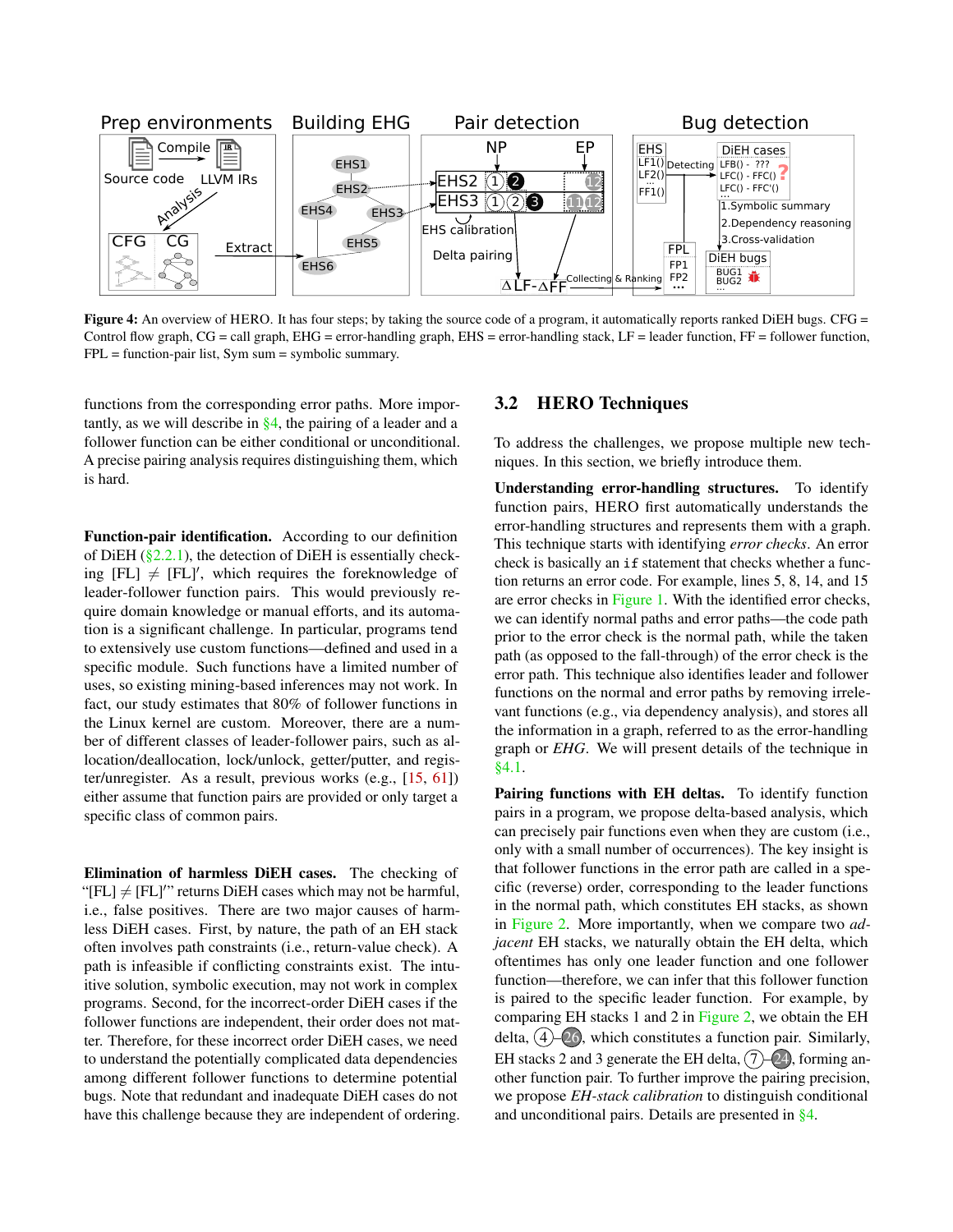Detecting DiEH bugs with identified pairs. To detect DiEH bugs, we first detect DiEH cases, and then remove infeasible and harmless cases to report DiEH bugs. HERO detects DiEH cases by comparing the follower function list [FL] with the expected follower function list [FL]′ . To remove infeasible DiEH cases, we propose a scalable *symbolic summary* for conflicting constraints, which helps eliminate infeasible paths. In addition, to remove harmless incorrectorder DiEH cases, we propose *follower-dependency reasoning*, which finds independent follower functions whose order does not matter. Finally, we provide a ranking of detected DiEH bugs to facilitate manual confirmation. More design details will appear in [§5.](#page-7-0)

# 3.3 The HERO Framework

We now briefly introduce the workflow of HERO, shown in [Figure 4.](#page-5-0) HERO consists of four steps. (1) *Preparing the analysis environment.* HERO first prepares the analysis environments by compiling the source code to LLVM IRs (bitcode files), and building the control-flow graph (CFG) and call-graph (CG) for the program. (2) *Constructing errorhandling graph.* Second, HERO analyzes the unique errorhandling structures to extract errors and EH stacks for each function. After that, the HERO constructs an EHG to record all the information. (3) *Leader-follower pairing.* Third, based on the EH stacks, the HERO computes the EH deltas and leverages them to pair functions. (4) *DiEH detection.* Finally, based on function pairs and the EHG, HERO detects DiEH bugs in the program. As a result, HERO reports the DiEH bugs. The reports include details such as disordered situations and suggested fixes.

# <span id="page-6-0"></span>4 Delta-Based Precise Function Pairing

A key challenge to detect DiEH bugs involves identifying function pairs including custom ones. We propose a novel technique that leverages the unique error-handling structure— EH stacks and deltas—to precisely pair functions. In this section, we present the design of the pairing analysis.

#### <span id="page-6-1"></span>4.1 Extracting Error-Handling Structures

Identifying error checks, normal and error paths. To extract EH stacks of a function, we first identify error checks to collect normal paths and error paths. To identify error checks, we collect common error codes such as ENOMEM, and common error-handling functions such as  $pr_error()$  and panic();  $§6$ presents more details. Such error codes and error-handling functions are typically uniformly defined in dedicated header files. HERO regards a path as an error path if it returns an error code or a NULL pointer, or calls at least one errorhandling functions. This design is consistent with existing works [\[19,](#page-15-5) [20,](#page-15-4) [27,](#page-15-17) [48\]](#page-16-5).With the identified error checks, we

naturally collect both normal paths and error paths of each error check. A path is represented with a list of code blocks, and a function can potentially contain a large number of paths.

Filtering follower functions by removing noises. Not all the functions in the normal and error paths should be paired, e.g., kprintf(). Therefore, we want to remove irrelevant functions. We first remove noisy functions in the error paths, i.e., filtering follower functions. We observe that unlike normal paths, error paths tend to be much simpler, in which irrelevant functions are typically commonly used error-messaging (e.g., dev\_err()) and exiting (e.g., panic()) functions. Therefore, we remove such functions, and details are presented in [§6.](#page-9-1)

Filtering leader functions through data dependency. Compared to error paths, normal paths are more complicated, which call diverse functions. As such, we instead employ data dependency to filter potential leader functions, given that we have already selected potential follower functions mentioned above. The insight is that follower functions clean up resources obtained by or operations performed by leader functions; a leader function and the corresponding follower function should be connected through variables. For example, kfree() takes the pointer returned by kmalloc() as the parameter. With the insight, we select potential leader functions based on data dependencies on the selected follower functions. Specifically, if the return value or a parameter of a function is used by a follower function, we select it as a potential leader function. To be conservative, our dependency analysis is field-insensitive. That is, different fields of an object are also considered dependent.

Constructing EH stacks. With the potential leader and follower functions collected, we next construct EH stacks. An EH stack consists of three parts: <ERROR, [LD], [FL]>. Here, [LD] is a non-empty list of leader functions, which are in the normal path; [FL] is a non-empty list of follower functions, which are in the error path; ERROR is the call-site to the error-generating function corresponding to the error check. We bypass the path-explosion problem by collecting EH stacks using intra-procedural analysis.

<span id="page-6-2"></span>

Figure 5: Constructing the EHG for the function in [Figure 1.](#page-2-0) EHS = EH stack. With the EHG, we can quickly find adjacent EH stacks to compute EH deltas.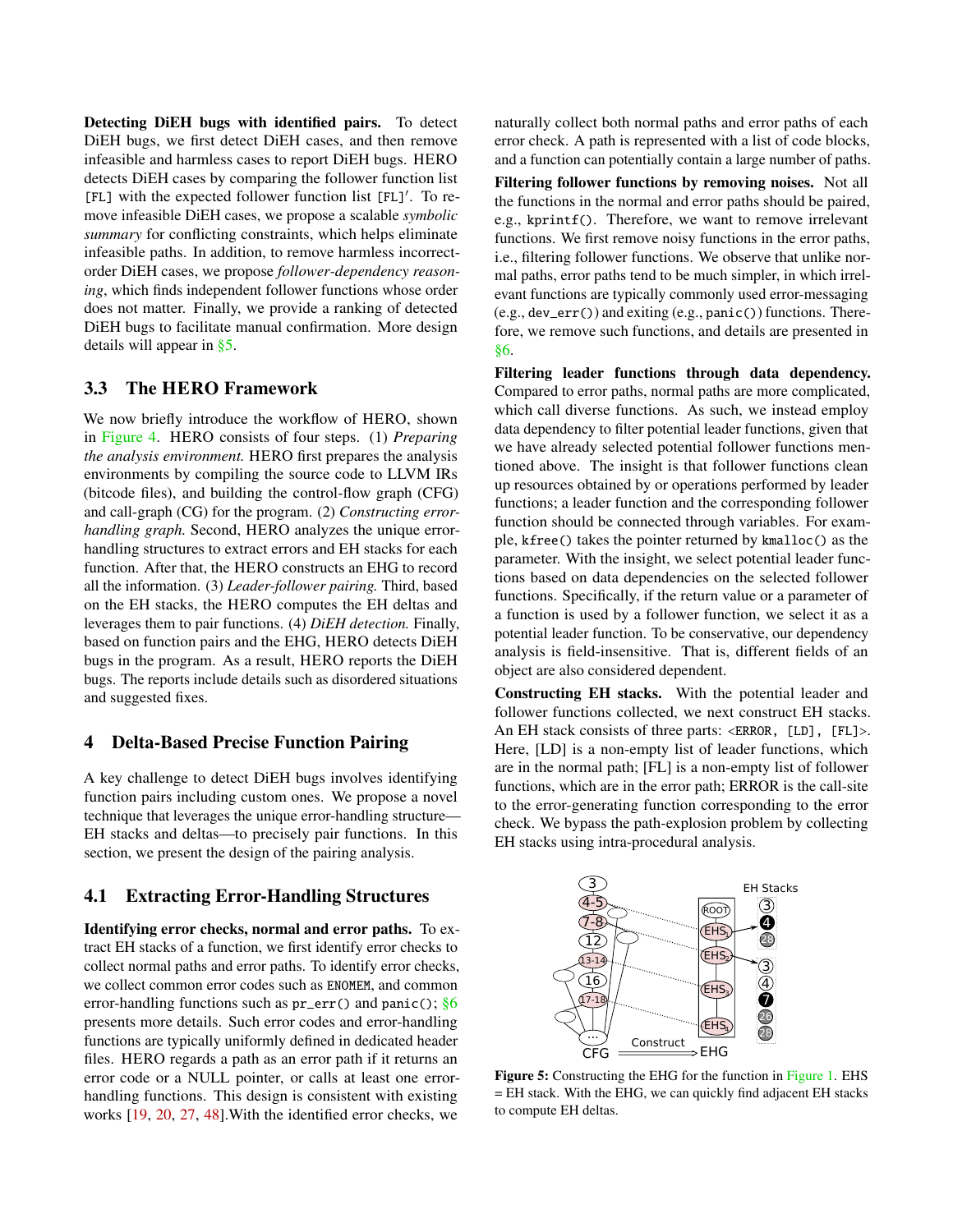Building error-handling graph. To record all the identified error-handling information for a function, we then build an error-handling graph (EHG). Another purpose of building EHG is to also capture the adjacency of EH stacks, which facilitates the pairing analysis. The nodes of the EHG are EH stacks. Edges are added to connect the EH stacks based on the control-flow dependencies of the error checks associated with the EH stacks.

Specifically, given a function, to build the EHG, HERO first constructs the nodes by identifying all the basic blocks that include an error check. Then from a selected basic block and its error check, HERO collects all the EH stacks associated with this error, and further records these EH stacks into the nodes of EHG. After that, HERO traverses the CFG and connects these nodes in the EHG based on their control-flow relationship. [Figure 5](#page-6-2) shows an example of creating the EHG based on the control-flow graph (CFG) of the function in [Fig](#page-2-0)[ure 1.](#page-2-0) Four shadow nodes, which mark lines 4-5, 7-8, 13-14, and 17-18 in the CFG, indicate the code blocks containing error checks.

#### 4.2 Delta-Based Pairing Analysis

In  $\S 4.1$ , we extract EH stacks and build the EHG. In this section, we present how we perform the delta-based pairing analysis, which computes EH deltas by comparing two adjacent EH stacks to precisely identify function pairs.

**Computing EH deltas.** As already described in  $\S 3.2$ , we leverage EH deltas to precisely identify function pairs because EH deltas often precisely capture an extra leader function and the extra follower function. To compute the EH deltas, we pick each two adjacent EH stacks from the EHG and compare them to generate the delta. In less than 5% of cases, an EH delta contains more than one leader or follower functions; in this case, we still try to pair them but in reverse order with the help of data-dependency analysis. That is, for the last follower function, it will be paired to the first leader function if they have data dependencies; otherwise, we would try to pair it with the second leader function. Following this order, and if finally, this follower cannot be paired with any leader function, we would further calibrate the EH stack (shown in the next paragraph) and try to pair it with the error-generating function. HERO would drop the leader or follower functions if they eventually cannot be paired, which is uncommon. Note that HERO may pair one leader to multiple follower functions, and vice versa, which means that the pairing output is "manyto-many" mapping between leader and follower functions.

<span id="page-7-1"></span>

Figure 6: Calibrating EH stack. EHS = EH stack.

Calibrating EH stacks. Before we present the pairing algorithm, we first describe the challenge. We divide function pairs into two categories – *conditional pair* and *unconditional pair*. In most cases, function pairs are conditional. That is, a follower function is necessary only when the leader function succeeds. For example, if kmalloc() fails, kfree() is unnecessary. However, there are also some unconditional pairs. That is, despite the failure of the leader function, the corresponding follower function is still required. For example, as mentioned in [\[6\]](#page-15-18), when kobject\_init\_and\_add() fails, its follower function kobject\_put() is still required to clean up the related objects. To correctly construct EH stacks, we must distinguish conditional and unconditional function pairs; otherwise, the pairing results would be unreliable.

We propose to calibrate the EH stacks, which identifies unconditional pairs and adjusts EH stacks. The idea is based on an observation that an unconditional pair will result in an extra follower function in the EH delta of two adjacent EH stacks. Therefore, we detect unconditional pairs based on such extra follower functions. Once unconditional pairs are detected, we adjust EH stacks by extending their normal paths to contain the error-generating functions. We use [Figure 6](#page-7-1) to illustrate the calibration.  $EHS_1$  and  $EHS_2$  are adjacent in the EHG. By comparing them, we find that the leader function  $(2)$ , and two follower functions  $\odot$  and  $\odot$  show up on the EH delta, in which an extra follower exists. After checking the data dependencies between  $\bigcirc$  and  $\bigcirc$ , we deem that  $\bigcirc$  is an unconditional leader function, and functions  $\circled{3}$  and  $\circled{6}$ constitute an unconditional pair. We thus calibrate  $EHS<sub>2</sub>$  by including  $\circled{3}$  in its normal path. This way, HERO effectively eliminates noises introduced by unconditional pairs.

The pairing algorithm. Putting the steps together, HERO first traverses the EHG to get each EH stack and its successor in the EHG; these are two adjacent EH stacks. Specifically, HERO analyzes every path and differentiates error paths from normal ones to collect adjacent EH stacks. As such, HERO handles conditionals—if there is a conditional statement, HERO will simply collect two paths. Then, HERO calculates their EH delta. If the EH delta indicates an unconditional pair, HERO calibrates the EH stack and re-calculates the EH delta. Using the EH deltas, HERO collects the function pairs. The output of this algorithm is a list of potential function pairs. Note that this algorithm also includes a ranking mechanism that will be presented in [§6.](#page-9-1)

#### <span id="page-7-0"></span>5 Detection of Disordered Error Handling

With the identified function pairs and constructed EHG, HERO automatically detects DiEH bugs. The detection works with two phases: detecting DiEH cases, and reporting DiEH bugs by removing infeasible and harmless cases.

Detecting DiEH cases. HERO employs an intra-procedural, flow-sensitive static analysis to check each path and its cor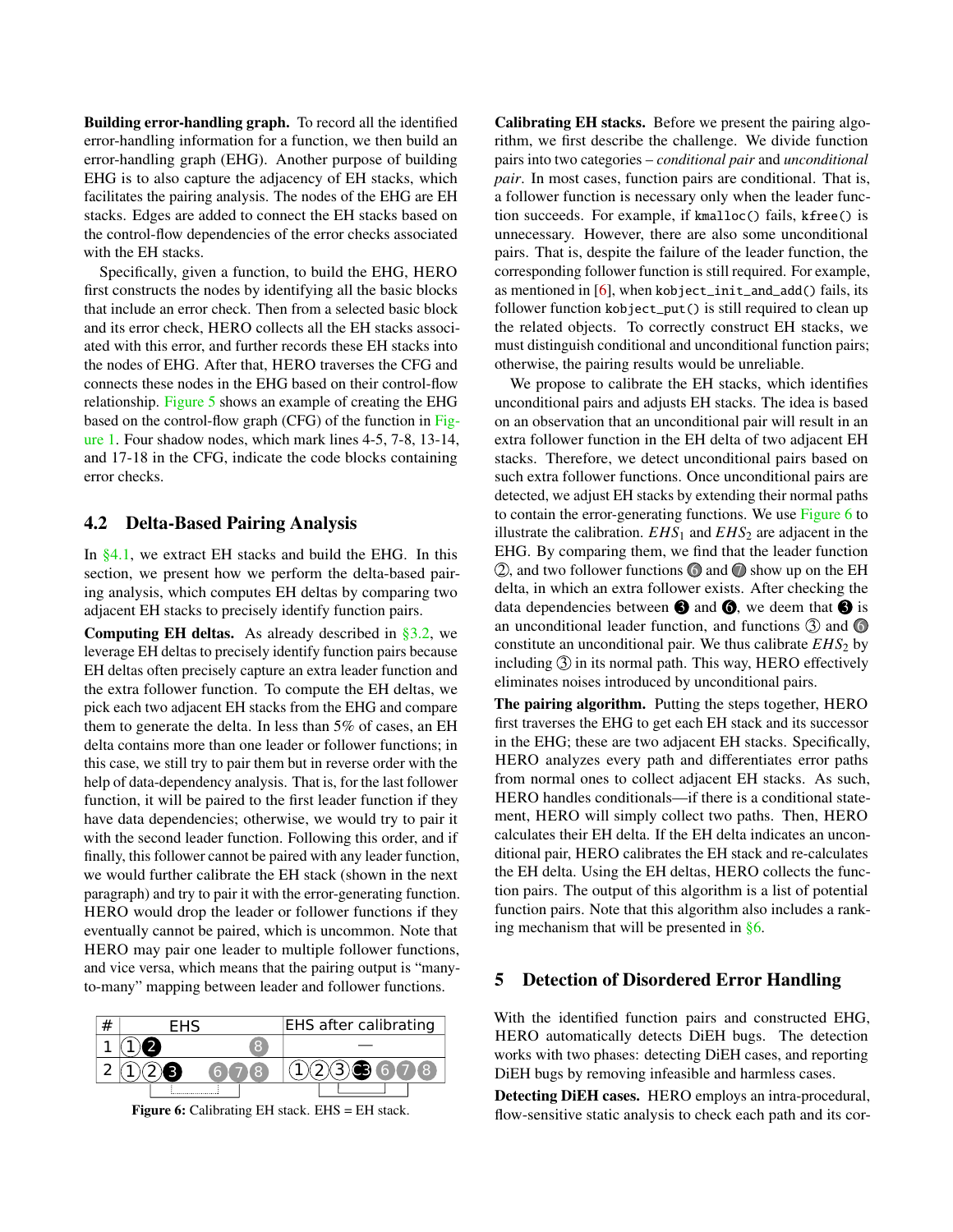responding EH stack in functions. At a high level, each EH stack contains a list of leader functions [LD] as well as a list of follower functions [FL]; after that, HERO computes the expected list of follower functions [FL]′ and compares it with [FL]. HERO reports cases in which  $[FL] \neq [FL]'$  as DiEH cases. HERO also categorizes the DiEH into incorrect-order, redundant, and inadequate cases based on the classification rules presented in [§2.2.3.](#page-3-1)

#### <span id="page-8-1"></span>5.1 From DiEH Cases to DiEH Bugs

A DiEH case can be infeasible or harmless. In this section, we present our techniques for eliminating such cases to confirm DiEH bugs. We also provide a ranking mechanism to prioritize DiEH cases.

Eliminating infeasible paths by detecting conflicts. HERO statically finds normal and error paths to detect DiEH. If a path is infeasible (i.e., containing conflicting path constraints), the detected DiEH would be a false positive. To remove such false positives, we aim to eliminate infeasible paths. An intuitive strategy is to employ traditional symbolic execution, which is not scalable and can easily lead to path explosion, not to mention that our target programs are complex. To address this problem, we propose a scalable *symbolic summary* for each function, which intra-procedurally captures *conflicting* constraints among the variables such as, conditional variables and return values. When a path contains such conflicting constraints, we deem it infeasible.

Specifically, the symbolic summary consists of two steps: (1) collecting constraints from the path under analysis, (2) checking the existence of conflicting constraints. In the first step, HERO analyzes the current path and collects constraints from every conditional statement, such as if (flag == True). Further, HERO extracts changes against the variables of collected constraints that we are certain about, such as constant assignment like flag = false. If a change is uncertain, e.g., assigned with an unknown variable, we regard the case as an uncertain constraint. In the second step, HERO checks collected constraints, and treats the path as infeasible if it has conflicting constraints. (e.g., the first constraint is  $flag = false$  and then the second constraint is flag == True.) The symbolic summary conservatively regards all the uncertain constraints as solvable, ensuring the precision of the removal of infeasible paths. This simple approach can quickly and reliably (i.e., the infeasibility is determined) remove infeasible paths without handling complicated uncertain constraints, which is a lightweight version of under-constrained symbolic execution.

[Figure 7](#page-8-0) shows an example of conflicting constraints causing a false positive in detecting DiEH. For this case, without the symbolic summary, HERO would detect a missing-follower DiEH case—the release function, kfree(max3421\_hcd->rx), is missing in path  $(3)$  – $(4)$ – $(7)$ –  $(11)$  –  $(12)$  –  $(13)$ – $(16)$ – $(19)$ . This is however a false positive

because constraints  $if(lhd)$  (line 4) and  $if(hcd)$  (line 16) are conflicting in the path. With the symbolic summary, when analyzing this path, HERO will first collect the constraint hcd  $!=$  NULL from line 4 and the constraint hcd  $==$  NULL from line 16. Then, HERO determines that the constraints are conflicting, and thus the path is infeasible. In addition to checking conflicting constraints from a called function, our technique will check the ones from the current function and use them to eliminate infeasible paths. To collect more conflicting constraints, we also employ alias analysis, which is based on the LLVM alias analysis infrastructure [\[43\]](#page-16-8) to map the variables involved in the constraints.

```
/* drivers/usb/host/max3421-hcd.c */static int max3421_probe(struct spi_device *spi) {
       hcd = usb\_create\_hcd( ... );if (|hcd)goto error;
 \begin{array}{ccc} 6 & & \dots \end{array}max3421\_hcd->rx = kmalloc( ... );if (lmax3421_{chcd} > rx)9 goto error;
10
11 max3421_hcd->spi_thread = kthread_run(...);
12 if (max3421_hcd->spi_thread == ERR_PTR(-ENOMEM))
13 goto error;
14 ...
15 error:
16 if (hcd)
17 kfree(max3421_hcd->rx);
18
19 return retval;
20 }
```
Figure 7: Example of the conflicting constraints.

Our evaluation shows that our solution is effective, and it reduces about half of the false positives cases without introducing additional false negatives, which makes the results manageable for manual analysis. Nevertheless, our symbolic summary is based on intraprocedural analysis and only considering the most intuitive conflict constraints, and thus it still cannot handle the false positives caused by complicated conditions. The evaluation results in  $\S 7.3.1$  show that, finally, for bug detection, 23% of false positives are caused by complex conditions, which cannot be handled by the symbolic summary. However, our intra-procedural symbolic summary and feasibility testing are highly scalable, with no noticeable slowdown in the analysis.

In general, we can compare the symbolic summary with the symbolic execution from the following aspects: (1) both do not have false-positive in theory, (2) the symbolic summary has false-negatives due to the intraprocedural analysis and also missing handling complex constraints, and (3) the symbolic summary performance is much better than symbolic execution because the front one would not suffer from complex constraint solving or copying state for the forked process, which only simply compares the must conflict constraints in a given path.

Eliminating harmless cases via dependency reasoning. HERO reports any incorrect-order follower functions as po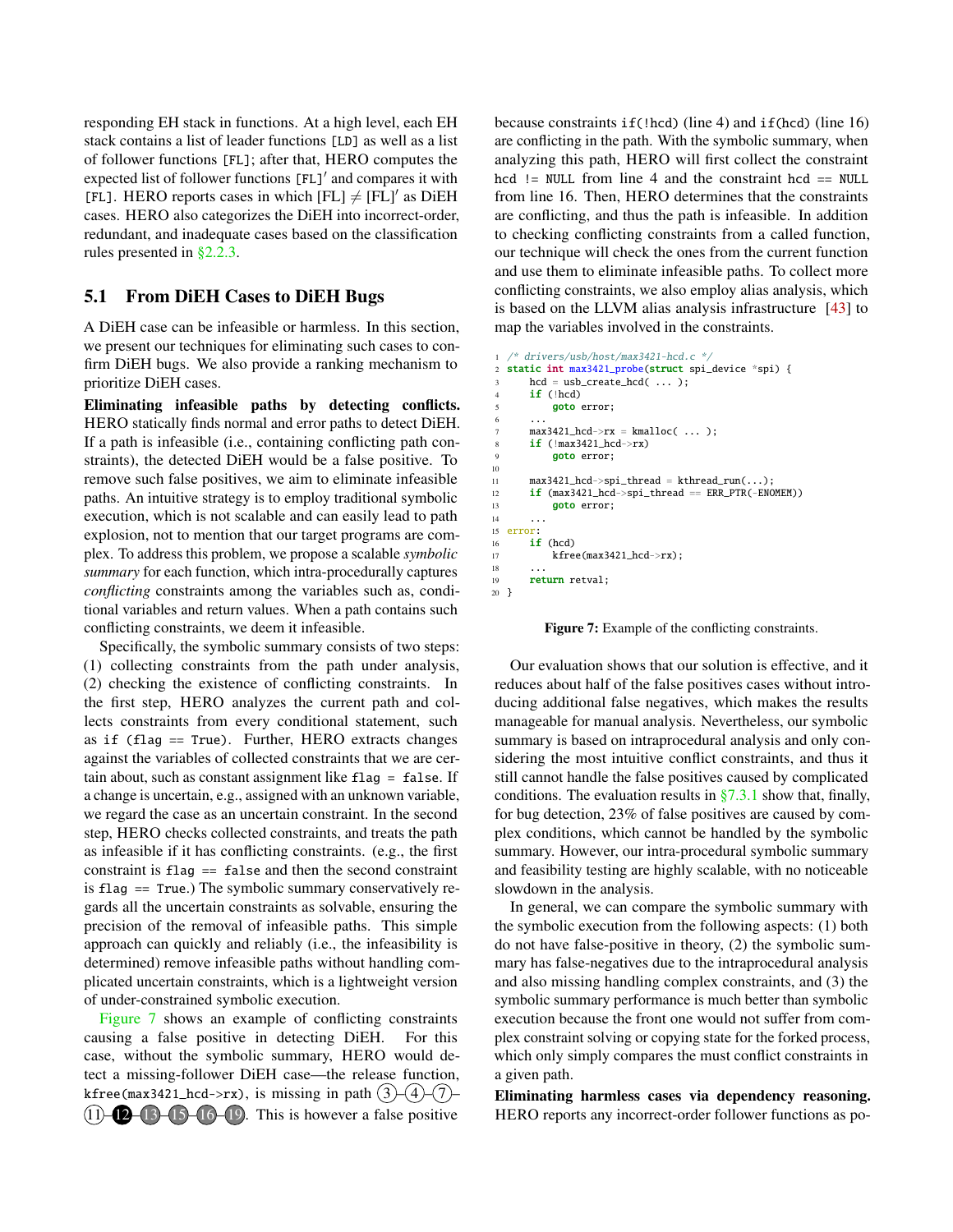tential DiEH. However, we observe that if two follower functions are independent, it is typically harmless to call them in staggered order. Therefore, we eliminate such independent cases. Specifically, we employ dependency reasoning to find independent follower functions. To be precise, we employ MustAlias analysis [\[43\]](#page-16-8) and field-sensitive analysis. We apply the data-dependency analysis to the parameters and return values of the follower functions. If data dependency is found, we keep the DiEH cases. This technique can effectively remove the harmless incorrect-order DiEH cases.

Ranking reported bugs through cross-validation. To alleviate the manual effort in confirming DiEH bugs, HERO further ranks reported cases by employing cross-validation [\[14\]](#page-15-19) across the cases. HERO calculates the percentage of error paths that encounter this problem. A lower percentage indicates that the DiEH case is an outlier and is more likely a bug. HERO then ranks the bugs based on the percentage in ascending order, for each category.

#### <span id="page-9-1"></span>6 Implementation of HERO

We implement HERO based on LLVM-10 as multiple passes that identify error-handling structures, construct the EHG, perform delta-based pairing analysis, and detect DiEH bugs. We also implement multiple Python scripts for pairing and bug ranking. HERO is implemented with 5.5K lines of code in C++ and 800 lines of code in Python. In this section, we present some interesting implementation details.

Removing irrelevant functions in error paths. Compared to normal paths, error paths are often simple. Typically, irrelevant functions can be either (1) error-logging functions (e.g., dev\_err), which log error messages, or (2) exit functions (panic), which terminate the execution. We employ two methods to eliminate such functions. First, we find that errorlogging functions have clear patterns, e.g., having variadic and format parameters. We identify such functions by using pattern-matching. Second, to collect terminating functions, we identify wrapper functions that internally call primitive ones like panic(), abort(), and exit(). In total, we collect 537 irrelevant functions that are excluded from the pairing.

Ranking function pairs. The pairing analysis is precise for most cases but still has some false positives (see [Figure 8\)](#page-10-0) due to limitations with static analysis. We thus also provide a ranking mechanism against the pairs. The key insight is that for a true function pair, the occurrences of the leader function should close to the occurrences of the follower function. Given a function pair, we count the total occurrences of a leader function as LT and the total occurrences of its follower function as FT. Then, we count the frequency of function pair occurrence in the program as PT. Finally, we define the *paired rate (PR)* as  $PR = \frac{PT^2}{FT * LT}$  and use it to rank the pairs in descending order. If PR approaches one the leader function and follower function are always used together; on the other hand,

if PR approaches zero, the leader and the follower are rarely paired. Our evaluation (see  $\S 7.2$ ) shows that such ranking can effectively squeeze most of the false positives into the bottom of the list, which can be eliminated easily.

# 7 Evaluation

We conduct our experiments on an Intel Xeon CPU server that has 48-cores and 256GB RAM, and runs Ubuntu-18.04 OS. All experiments use -O2 optimization to generate bitcode (LLVM IR) files. We evaluate HERO on both system and application software, including Linux (commit #: 4d856f72c10) and FreeBSD (commit #: c54c07625bd) kernels, and OpenSSL library (commit #: 7821585206).

Analysis time and program complexity. [Table 1](#page-9-2) shows the analysis time for each component across different systems. Even for the Linux kernel, which has 17.7 million lines of code, the pairing finishes within one hour, and the detection finishes in about 10 hours. The results confirm that HERO is efficient and can scale to large programs. Note that HERO is currently single-threaded; multithreading can further improve its efficiency.

<span id="page-9-2"></span>

| Target program      | Lines of | IR     | Time for         | <b>Detection</b> |  |
|---------------------|----------|--------|------------------|------------------|--|
|                     | Code     | files  | pairing          | time             |  |
| Linux kernel $v5.3$ | 17.7M    | 18.071 | 48 min           | 10h16min         |  |
| FreeBSD v12.1       | 4.8M     | 1.483  | $10 \text{ min}$ | 2h28min          |  |
| OpenSSL             | 450K     | 1.902  | $53 \text{ sec}$ | 11min            |  |

Table 1: Analysis time of HERO and the complexity of programs.

Preparing pair sets. To evaluate our delta-based pairing, we prepare two sets of function pairs. The first set is the *reported pair set*, which includes 150 randomly selected unranked functions pairs identified by HERO. As will be detailed in [§7.2,](#page-10-1) 89 of them are true pairs, while 61 are false pairs. The second set is the *ground-truth pair set*, which includes 86 function pairs of various types. We collected this set from 15 random source files across different subsystems of the Linux kernel; these files contain 26K lines of source code.

# <span id="page-9-0"></span>7.1 Characteristics of Identified Pairs

HERO detects more than 7.5K, 416, and 323 potential function pairs in the Linux kernel, OpenSSL, and FreeBSD, respectively. To further characterize these pairs, we pick the Linux kernel because it is the most complex. We first use script code to statistically select common keywords in the names of paired functions, and use the keywords to empirically classify pairs. The common keywords and the classification are summarized in [Table 2.](#page-10-2) Interestingly, the keywords of a pair usually have the opposite meaning, indicating the paired operations, e.g., alloc/dealloc and increase/decrease.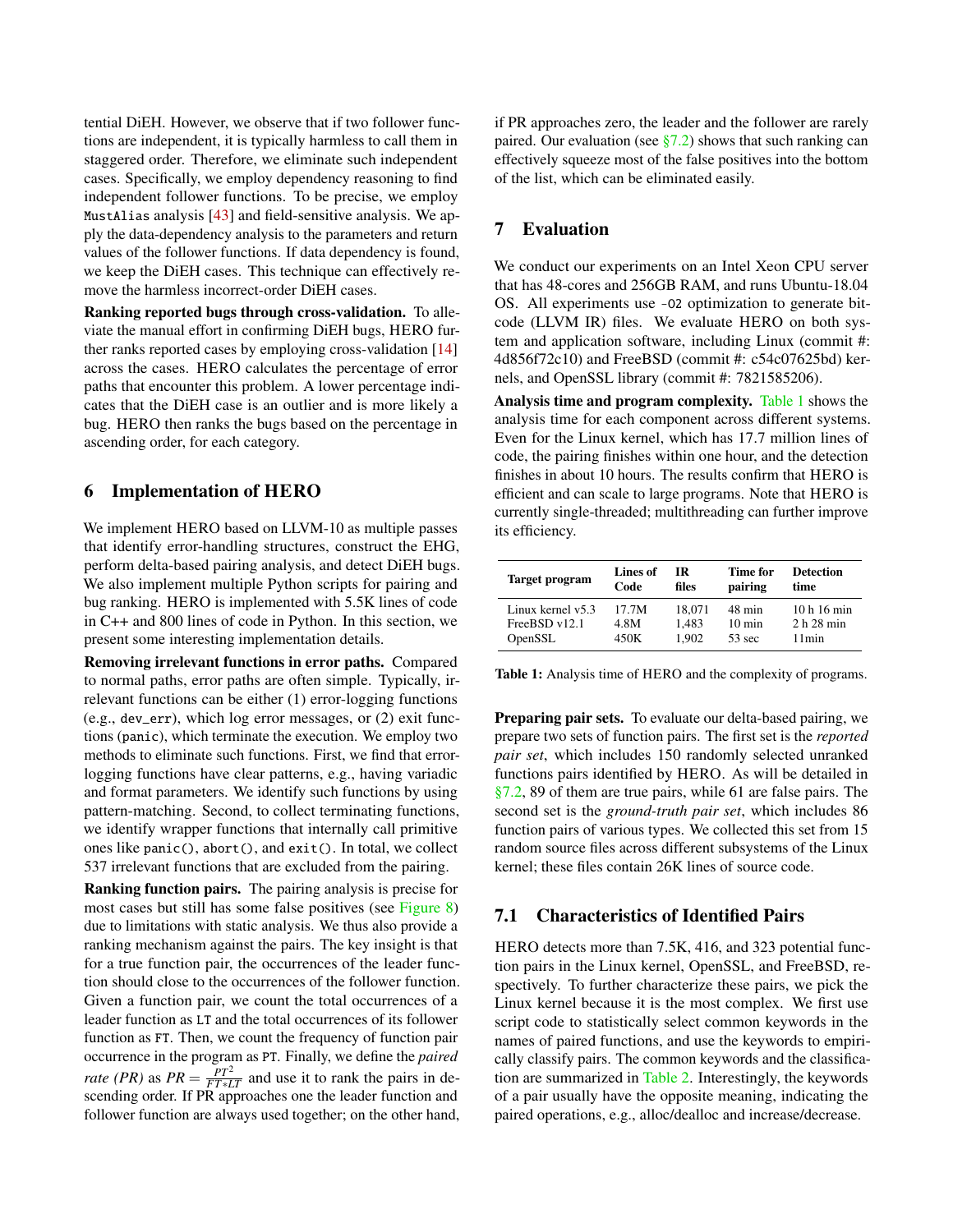<span id="page-10-2"></span>

| <b>Classes (Proportion)</b> | <b>LF</b> Operations | <b>FF Operations</b>                       |  |
|-----------------------------|----------------------|--------------------------------------------|--|
| Resource                    |                      | alloc, new, request, free, release, erase, |  |
| $(50.2\%)$<br>acquisition   | create               | destroy, remove                            |  |
|                             | init                 | fini, finish, deinit, uninit               |  |
| $Lock (4.4\%)$              | lock, down           | unlock, up                                 |  |
| Refcount $(12.5\%)$         | get, inc             | put, dec                                   |  |
| Device related (18.2%)      | register             | unregister, deregister                     |  |
|                             | charge, on, enable   | uncharge, off, disable                     |  |
| Bit operation $(0.7\%)$     | set                  | clear                                      |  |
|                             | apply, pin, assert   | revert, unpin, deassert                    |  |
|                             | join, add, map       | leave, remove, unmap                       |  |
| Others $(33%)$              | reserve              | delete, del                                |  |
|                             | begin, start, open   | end, finish, stop, exit, close             |  |
|                             | setup                | clean, cleanup                             |  |

Table 2: Common classes of function pairs in the Linux kernel. LF and FF are leader and follower functions, respectively.

Custom function pairs. A strength of our delta-based pairing analysis is that it does not require a large number of occurrences of pairs for inference or mining. As a result, HERO is capable of identifying function pairs that are composed of custom leader and follower functions, and thus it can identify a significantly larger number of pairs. To confirm that, we identify custom pairs from the 89 true pairs in the aforementioned reported pair set. We find that 71 are defined and used in specific modules, thus are custom. Therefore, the result shows that 79.8% of them are custom.

# <span id="page-10-1"></span>7.2 Precision and Recall of Delta-Based Pairing

<span id="page-10-0"></span>

**Figure 8:** Precision rate and recall rate of pairing results.  $TP = True$ positives, FP = False positives; FN = False negatives.

Precision of the pairing. We first evaluate the precision rate (i.e., TP / (FP + TP)) of the pairing and the ranking mechanism. Manually confirming all the detected pairs is impractical, so we reuse the "reported pair set" which contains 150 unranked function pairs. In particular, we manually confirm the pairs through their names, semantics, functionalities, and usage by reading the code and comments. We found that

functions names are very helpful in the confirmation because they contain opposite keywords (e.g., alloc/dealloc) and follow similar structures. Our confirmation shows that 89 are true function pairs. Automatically pairing the functions in large programs like Linux, where custom functions are prevalent, is very challenging. We believe the precision is already promising. However, to further improve the precision, we also provide a ranking mechanism, as shown in [§6.](#page-9-1) The evaluation results show that the ranking mechanism can help exclude most of the false positives caused by irrelevant functions. As we discussed in [§6,](#page-9-1) besides the 537 error-handling functions such as warn() , HERO treats all other functions as *potential* leader/follower functions. Thus other irrelevant functions can still incur noises. However, the false positives caused by these irrelevant functions can be further filtered out by the "paired rate," which is based on the fact that the irrelevant functions are often not paired to its leader or follower functions. For example, the function \_\_memcpy() is an irrelevant function for functions pairs, but HERO still paired \_\_memcpy() and kfree() twice in the Linux kernel. Nevertheless, \_\_memcpy() is called more than 27K times, and kfree() is called more than 30K times in the linux kernel. Thus, the paired rate for function \_\_memcpy() and kfree() is nearly 0, which means that they are not really a function pair. [Figure 8](#page-10-0) shows the precision evaluation for ranked pairs: For the top 30% of ranked pairs, the precision is 100%, and even for the 75% of the ranked pairs, the precision is about 70%.

We summarize three major causes of false positives. First, irrelevant functions still exist in EH stacks, introducing noises in the pairing. Second, function pairs may not appear in the same function but across different functions. The current implementation of HERO employs an intra-procedural analysis which would miss such pairs. Third, the detection of error paths, which is based on error codes, may misidentify normal paths and error paths of custom error codes are involved, leading to false positives as well.

Recall of the pairing. We also evaluate the recall rate (i.e.,  $TP / (TP + FN)$  of the pairing and the ranking mechanism using the aforementioned ground-truth pair set. The set contains 86 true function pairs; we find that HERO can detect 61 of them, leading to a recall rate of 0.71. Furthermore, [Figure 8](#page-10-0) shows the recall rate for the ranked pairs. Similar to the causes of false positives, false negatives are also mainly caused by (1) incorrect error-path identification and (2) noises in delta analysis.

<span id="page-10-3"></span>

|         | <b>PF-Miner</b> |      |       | <b>PairMiner HERO HERO</b> (30%) |
|---------|-----------------|------|-------|----------------------------------|
| Linux   | $\sim$          | 94.7 | 303.3 | 128.2                            |
| Android | 50.5            | ۰    | ۰     | -                                |

Table 3: Comparison with the closest pairing tools PF-Miner [\[23\]](#page-15-20) and PairMiner [\[24\]](#page-15-21): Number of function pairs per million lines of source code. The top 30% of pairs identified by HERO are precise.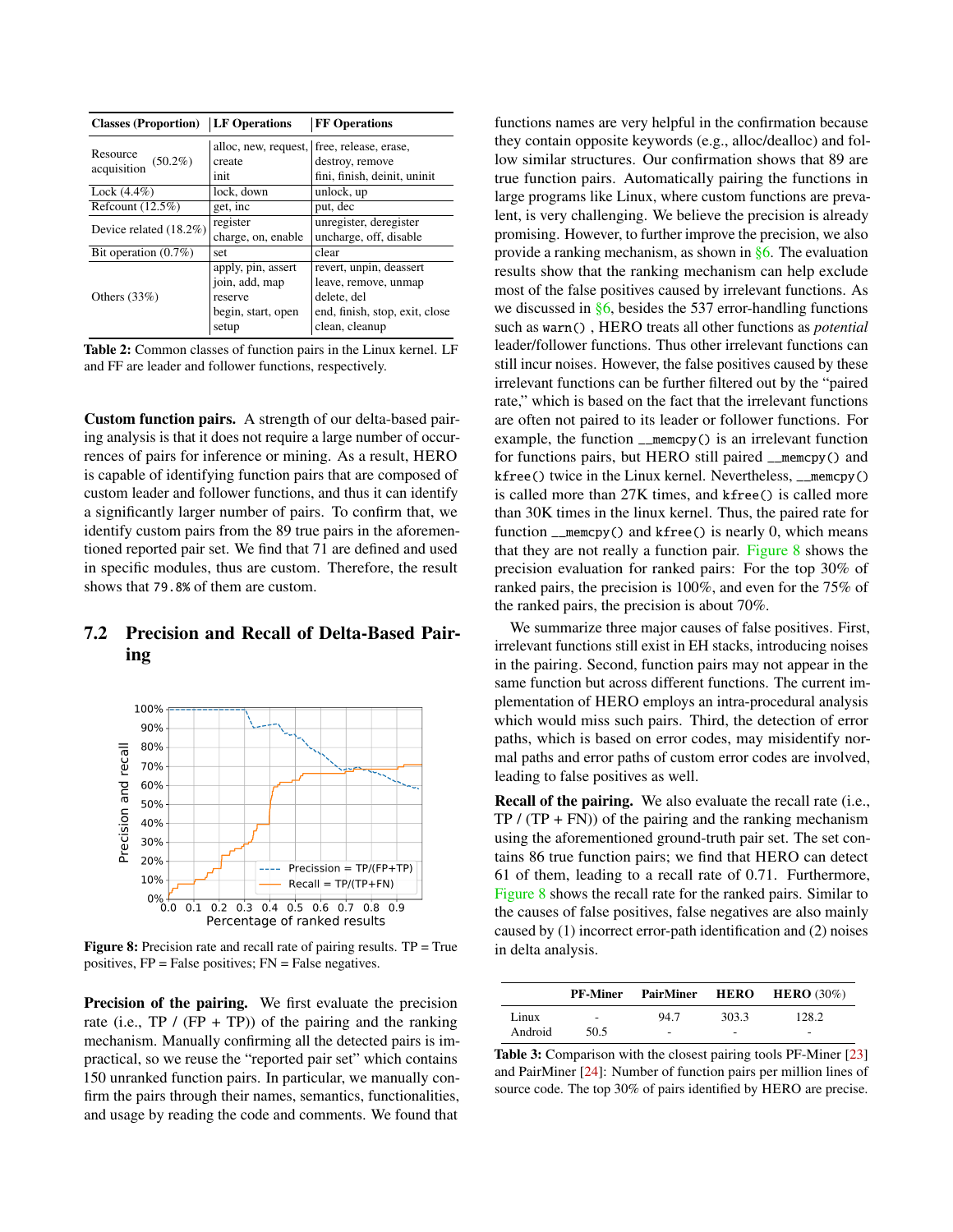#### 7.2.1 Comparison with Previous Pairing Analyses

We aim to compare HERO with related works on function pairing. We identify the following most relevant and recent works: PairMiner [\[24\]](#page-15-21) and PF-Miner [\[23\]](#page-15-20). RID [\[28\]](#page-15-6) also pairs functions; however, it focuses only on refcount-related ones and uses simple string matching (e.g., \*\_inc/\*\_dec), so we exclude it from the comparison. PF-Miner [\[23\]](#page-15-20) first employs string matching (e.g., new/delete and alloc/free) to collect functions. Then, equipped with a mining algorithm, it statistically pairs the functions that often show up pairwise in the normal and error paths. After analyzing the C source code of the Android kernel, PF-Miner identifies 546 paired functions. PairMiner [\[24\]](#page-15-21) shares similar approaches because it is built on top of PF-Miner. PairMiner identifies 1023 paired functions in the Linux kernel.

We compare HERO with these tools in how many function pairs are identified. Unfortunately, we cannot compare precision values because neither tool provided such numbers. Note that PF-Miner and PairMiner both employ simple mining (i.e., statistical counting) to collect pairs, we believe they inherently suffer from precision issues and could not support custom functions. [Table 3](#page-10-3) presents the details of the comparison. Specifically, HERO is agnostic to types of function pairs and supports custom functions. HERO also identifies significantly more pairs. Even if we select the top 30% of ranked function pairs, the number is significantly higher compared to either PF-Miner or PairMiner. We attribute HERO's effectiveness to its delta-based pairing analysis, which is precise and can support custom functions.

Evaluation against dependency-based pairing. WYSI-WIB [\[22\]](#page-15-22) employs data dependencies to pair alloc/dealloc function pairs. To compare HERO to such pairing, we extend the dependency analysis to all functions in the normal and error paths. As a result, such pairing reports about 200% more function pairs; however, we found the majority of them are false positives (wrong pairs), disqualifying it for the DiEH detection. This result shows that delta-based analysis can significantly reduce false function pairs and make results more precise.

#### 7.3 Bug Detection

Based on the precision and recall trade-off shown in [Figure 8,](#page-10-0) we choose the top 43.2% of function pairs for detecting DiEH bugs because it achieves a high precision (92.5%) and a reasonably good recall (60.4%). We then apply HERO to three target programs, the Linux kernel, the FreeBSD kernel, and the OpenSSL library, with corresponding 3276, 94, and 123 function pairs detected.

Based on these function pairs, HERO finally identifies 234, 2, and 3 DiEH bugs from the Linux kernel, FreeBSD, and OpenSSL library. The details of the identified bugs are shown in [Appendix A.](#page-16-9) Among these detected DiEH bugs, 72% are

caused by inadequate follower functions, 25% are caused by incorrect-order follower functions, and 3% are caused by redundant follower functions. Further, we found that the drivers of the Linux kernel are buggier than its core kernel. In the Linux kernel, the driver code accounts for 62% of the whole code-base; however, 87.6% of the found DiEH bugs come from the driver code, which means the bug density of the driver code vs. the core kernel is 4.3 : 1. We believe this is due to the following reasons: (1) drivers contain more custom functions, which are harder to be analyzed by previous static-analysis approaches; (2) many functions in drivers are used to support outdated devices and thus infrequently used or tested, and (3) compared to the core kernel, the drivers are less tested because existing dynamic-analysis tools require hardware devices or their emulation [\[4\]](#page-15-23). In the rest part of this section, we will present the causes of false positives and some interesting findings. For simplicity, we focus on the Linux kernel because it is the largest and the most complex.

#### <span id="page-11-0"></span>7.3.1 False-Positive Analysis

HERO in total reports 454 potential DiEH cases in the Linux kernel, with 170 for incorrect-order, 40 for redundant, and 244 for inadequate DiEH cases. We manually check all these cases and regard a case as a true bug if it meets both of the following conditions: (1) the case is an actual DiEH case, and (2) the case would introduce at least one security issue. We confirmed 234 (thus, the false-positive rate is 48%) of them as true positives, with 58, 7, and 169 for incorrect-order, redundant, and inadequate DiEH bugs, respectively. To manually confirm these bugs, three researchers spent about a total of 16 man-hours. We believe the precision is reasonably good for static analysis–based detection against complex programs, and the manual effort for the confirmation is very manageable. Further, we patched and reported 230 bugs to the maintainers. The remaining 4 cases are removed in the latest version of the kernel. As of the submission of this paper, 125 of them have been accepted, and 105 have not received a response yet. We further analyzed the major causes of false positives.

First, we find that 23% of false positives are caused by complex path conditions that were missed by our underconstrained path-feasibility testing. We can mitigate these false positives by collecting more constraints from the complex path conditions.

Second, although some DiEH cases indeed exist, their impacts are prevented by some security operations such as enforcing a NULL check for a released pointer. Such cases contribute about 7% of false positives, and removing such false positives requires understanding the security operations. Third, our pairing analysis still misses the follower functions for some leader functions. This causes 18% of false positives. The remaining false positives are caused by other issues such as the aliasing problem in the static analysis, or incorrect detection of error paths.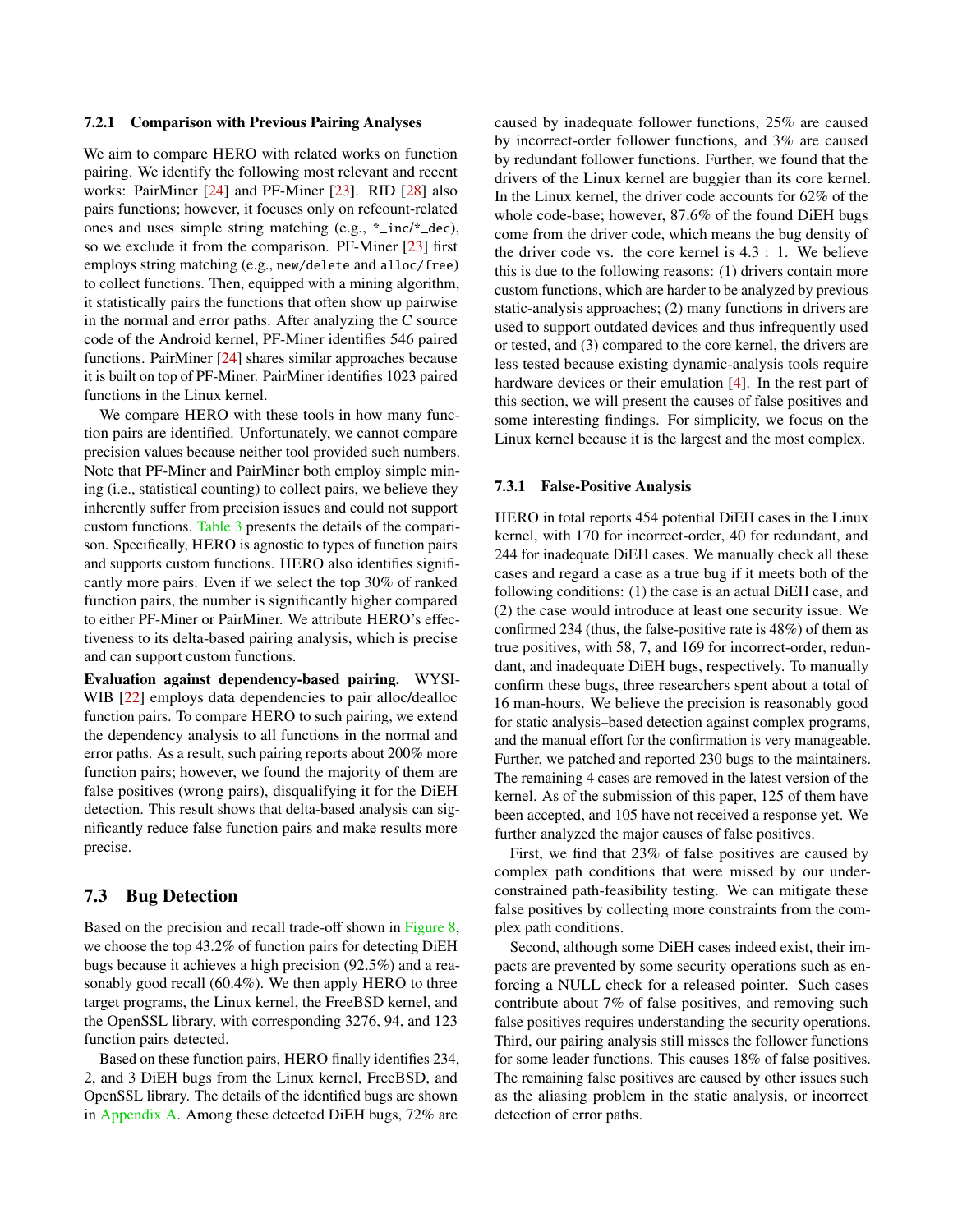#### 7.3.2 Maintainer Feedback

During the bug confirmation and reporting, we found that function pairs are often used incorrectly. First, 8.2% of DiEH bugs are introduced by previous patches that incorrectly fixed error-handling bugs. For example, the patch (6e5da6f7d824 [\[2\]](#page-15-24)) in the Linux kernel fixed a DiEH bug caused by inadequate follower function. However, when this patch calls function pm\_runtime\_get\_sync(), it still misses pm\_runtime\_put() when the call of function pm\_runtime\_get\_sync() fails, which results in the bug. Second, even experienced Linux maintainers are not familiar with some follower functions, particularly custom ones. For example, few maintainers were aware that kobject\_put(P->kobj) releases pointers P and P->kobj. These results are consistent with our previous findings in [§2.2.3—](#page-3-1)cleanup operations are common, complex, and difficult to get right.

## 7.4 Security Impact Analysis

We not only confirm DiEH bugs but also empirically determine the impact of confirmed bugs. The impact is based on the involved variables and the contexts of each bug. Our determination is conservative—if a case is too complicated to analyze, we exclude it from the bugs. We reported the rest of the bugs to maintainers.

<span id="page-12-0"></span>

| <b>Type of bugs</b> | Prop    | <b>Causes</b>                     | <b>CWE-ID [8]</b>          |
|---------------------|---------|-----------------------------------|----------------------------|
| Refcount leak       | 85.8%   | IFL $(75.6\%)$ .<br>IOF (24.4%)   | <b>CWE-911</b>             |
| Memory leak         | 9.2%    | IFL $(77.3\%)$ ,<br>IFO $(22.7%)$ | <b>CWE-401</b>             |
| UAF/DF              | $1.7\%$ | RFL.                              | CWE-416.<br><b>CWE-415</b> |
| Double unlock       | 1.3%    | RFL.                              | <b>CWE-765</b>             |

Table 4: Most common security impacts of bugs found by HERO.  $CWE =$  common weakness enumeration.  $IOF =$  incorrect order of follower function,  $IFL = \text{Indeeduate follower functions}, \text{RFL} =$ redundant follower function.

We summarize the impacts of the confirmed bugs in [Table 4.](#page-12-0) 98.0% of the bugs would cause at least one of the security impacts mentioned in the table. Specifically, 3.0% of DiEH bugs would lead to use-after-free, double-free, or doubleunlock, and all of them are caused by redundant follower functions. As we discussed in  $\S2.2.5$ , these DiEH bugs can lead to critical security issues like memory corruption, DoS, privilege escalation.

Further, 85.8% of DiEH bugs would lead to refcount leak, with 75.6% of them caused by inadequate DiEH and 24.4% caused by incorrect-order DiEH. People often regard refcount leaks as general bugs but not security-critical ones. However, we argue that refcount leaks can also cause memory corruption. When a refcount field, especially the one with only 16

or less bits, is repeatedly incremented, it will finally overflow to zero, triggering a free and finally causing a use-after-free. As we discuss in  $\S 2.2.5$ , CVE-2016-0728 [\[30\]](#page-15-11) is such an example. Moreover, there are many examples of exploiting refcount leaks for privilege escalation (e.g., CVE-2016-0728, CVE-2014-2851) and DoS (e.g., CVE-2019-9857). DoS, like crashing in the kernel, is security-critical for long-running servers.

Also, 9.2% of DiEH bugs would lead to memory leaks, with 77.2% of them caused by inadequate DiEH and 22.7% caused by incorrect-order DiEH. Memory leaks in the kernel can also be critical because they may result in DoS of the whole system. Assigned CVEs of kernel memory leaks include CVE-2020- 15393 [\[40\]](#page-16-10), CVE-2019-8980 [\[38\]](#page-15-26), CVE-2019-5023 [\[36\]](#page-15-27).

<span id="page-12-1"></span>

| Type of entry points | Number of reachable bugs |
|----------------------|--------------------------|
| System calls         | 180 (76.9%)              |
| ioct1 handlers       | 190 (81.2%)              |
| <b>IRO</b> handlers  | 185 (79.1%)              |
| Total                | 199 (85.0%)              |

Table 5: The numbers of DiEH bugs that can be triggered from system calls, ioctl handlers, and IRQ handlers.

Triggerability analysis for detected bugs. To further understand the security impacts of bugs identified by HERO, we also tested the triggerability of them. Automatically confirming the triggerability of kernel bugs is still considered a challenging research problem. Dynamic analysis tools like OS fuzzers [\[7,](#page-15-28) [49,](#page-16-11) [51\]](#page-16-12) have a low false-positive rate but suffer from performance issues and many false negatives. Therefore, similar to previous works such as SID [\[55\]](#page-16-13), this evaluation focuses on identifying triggerable call stacks from the adversaryreachable entry points (e.g., system calls, ioctl handlers, and IRQs handlers) to the functions containing DiEH bugs. More details about the entry points are shown in Section VI.D of the SID paper [\[55\]](#page-16-13). Specifically, we analyze all the call instructions in the Linux kernel and leverage the state-of-the-art technique MLTA [\[25,](#page-15-29) [27\]](#page-15-17) to handle the indirect calls, and finally build a complete call graph of the Linux kernel. Based on this call graph, given a vulnerable function that includes a DiEH bug, we traverse every entry-point function and extract the shortest path from each of them to the vulnerable function. If there is no path between a vulnerable function to all the entry points, we will mark the bug as non-reachable.

[Table 5](#page-12-1) shows the results of our triggerability analysis. 85.0% of DiEH bugs identified by HERO can be reached from at least one of the entry points, which means that it is possible for adversaries to intentionally trigger these bugs by constructing a specific input. Among these cases, 76.9% of them can be triggered through system calls, which means that they are relatively easier to be triggered by attackers and thus have a higher impact. The last column in [Table 7](#page-16-14) shows the specific triggerability information for each bug.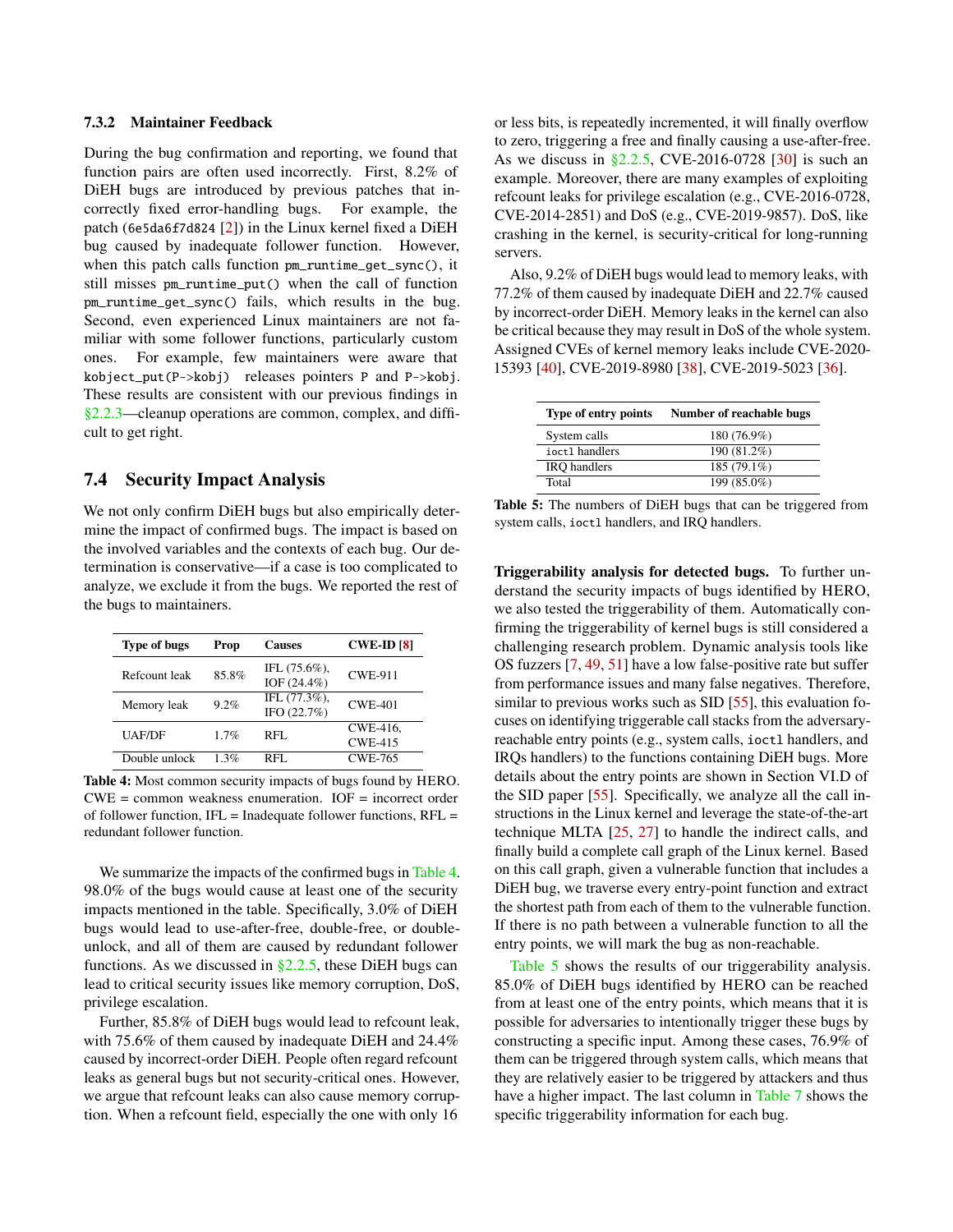# 8 Discussion

Flow-sensitive vs. Path-sensitive. HERO is flow-sensitive and partially path-sensitive. Being path-sensitive can significantly improve the precision in both pairing and bug detection. However, full path-sensitive analysis cannot scale to large programs such as OS kernel yet. To eliminate the infeasible paths, [§5.1](#page-8-1) showed that HERO employed the symbolic summary to scalably identify conflicting path conditions, and further remove infeasible paths.

Generality. In the evaluation, we applied HERO to both kernels and a userspace program. The evaluation shows that applying HERO to a new program does not require extra manual effort. However, the precision of pairing analysis and DiEH detection slightly varies on different programs. In general, the detection precision for the Linux kernel is better than it for the FreeBSD and the OpenSSL library. We believe this is due to the reason that the error codes in the Linux kernel are well defined and used. Thus, HERO can better identify error paths and build the EHG.

HERO can be potentially extended also to analyze programs written in other languages or using other error-handling mechanisms. HERO detects DiEH bugs based on two factors (1) capturing errors and (2) analyzing the error-handling code. The logic of developers performing cleanups in error handling is mainly independent of the languages. However, factor (1) is dependent on the languages. To extend HERO, we need to instruct it to identify the errors and error-capturing mechanisms dependent on languages. For example, C++ typically uses the "try-catch" blocks, so HERO needs to further recognize the corresponding patterns in LLVM IR.

Exploitability of detected bugs. To further explore the security impacts of identified DiEH bugs, we need to determine the exploitability of these bugs. However, in this paper, we focus on detecting DiEH bugs instead of exploiting them. We believe that bug exploitation is a separate research topic and is out of our scope. To exploit DiEH bugs, the key is to trigger the corresponding errors, so that the error paths can be executed, which has been demonstrated by the previous works such as fault injection [\[44\]](#page-16-2) and memory exhaustion [\[60\]](#page-16-1). Memory leak and refcount leak bugs can already cause the DoS problem if they can be steadily triggered through these techniques. For other DiEH bugs, after being triggered, adversaries can reuse existing attack techniques such as memory collision attacks [\[56\]](#page-16-15) to generate the exploits.

Suggestions for avoiding DiEH. Based on our interactions with the kernel maintainers, we suggest several ways to avoid DiEH bugs. First, program developers should try to separate the cleanup operations from normal executions and handle the errors uniformly with a standardized error-handling structure. As shown in [Figure 1,](#page-2-0) all the cleanup functions are called after the jump target unreg\_video\_dev.In contrast, in some cases, only parts of follower functions are used with a standardized

error-handling approach, like this example, but other follower functions are called directly after the errors. This inconsistent error-handling often makes the code hard to maintain and can further lead to DiEH bugs. Second, API developers should follow the programming convention and provide clear instructions. For example, [\[6\]](#page-15-18) shows the source code of function kobject\_init\_and\_add(). In the latest version of the kernel, the comments clearly emphasize that "If this function returns an error, kobject\_put() must be called to properly clean up the memory associated with the object," which, however, is missed before v5.2 and further incur lots of API misuse errors. This information can guide API users to correctly use this API. Third, API users should read instructions to understand how to use the API, instead of assuming its usage. At last, API users can cross-check the usages of API by looking into how other caller functions use the API. Fourth, checking the related patches of this API (e.g., through git log) is also helpful to know the common mistakes.

More applications of pairing analysis. Pairing analysis can be used in other areas, such as helping API users check function usage and bug detectors identify other types of bugs. For example, by identifying the lock/unlock function pairs, we can infer the functions that can execute concurrently and further detecting potential race conditions. These function pairs can be used to detect temporal bugs based on different temporal rules.

# 9 Related Work

**Function pairs detection.** As we compared in  $\S$ 7.2, several previous works also try to identify function pairs in large programs. In particular, Mao et al. [\[28\]](#page-15-6) focused on identifying refcount-related bugs by comparing the inconsistent paths. To this end, they collected 800 pairs of refcount-related APIs by simply string-matching function names, e.g., \*\_inc and \*\_dec. WYSIWIB [\[22\]](#page-15-22) analyzes the data dependencies of pointers to collect 304 pairs of allocation and deallocation functions. Compared to these works, HERO is not limited to a specific type of pair, and its delta-based pairing is more precise. PF-Miner [\[23\]](#page-15-20) and PairMiner [\[24\]](#page-15-21) have been introduced in [§7.2,](#page-10-1) which employ data mining and string matching. To the best of our knowledge, PairMiner represents the state-ofthe-art in automatically detecting various types of function pairs. Compared to HERO, since PF-Miner and PairMiner employ simple mining to collect pairs, we believe that the tools cannot support custom functions and are likely to suffer from precision issues, although they do not evaluate precision. Different from these static analysis tools, Bai et al. [\[3\]](#page-15-30) employed dynamic tracing to collect 81 function pairs in four device drivers in Linux, which is not representative of the whole kernel.

Error-handling analysis. Many previous works also analyze error-handling code to detect bugs in software like OpenSSL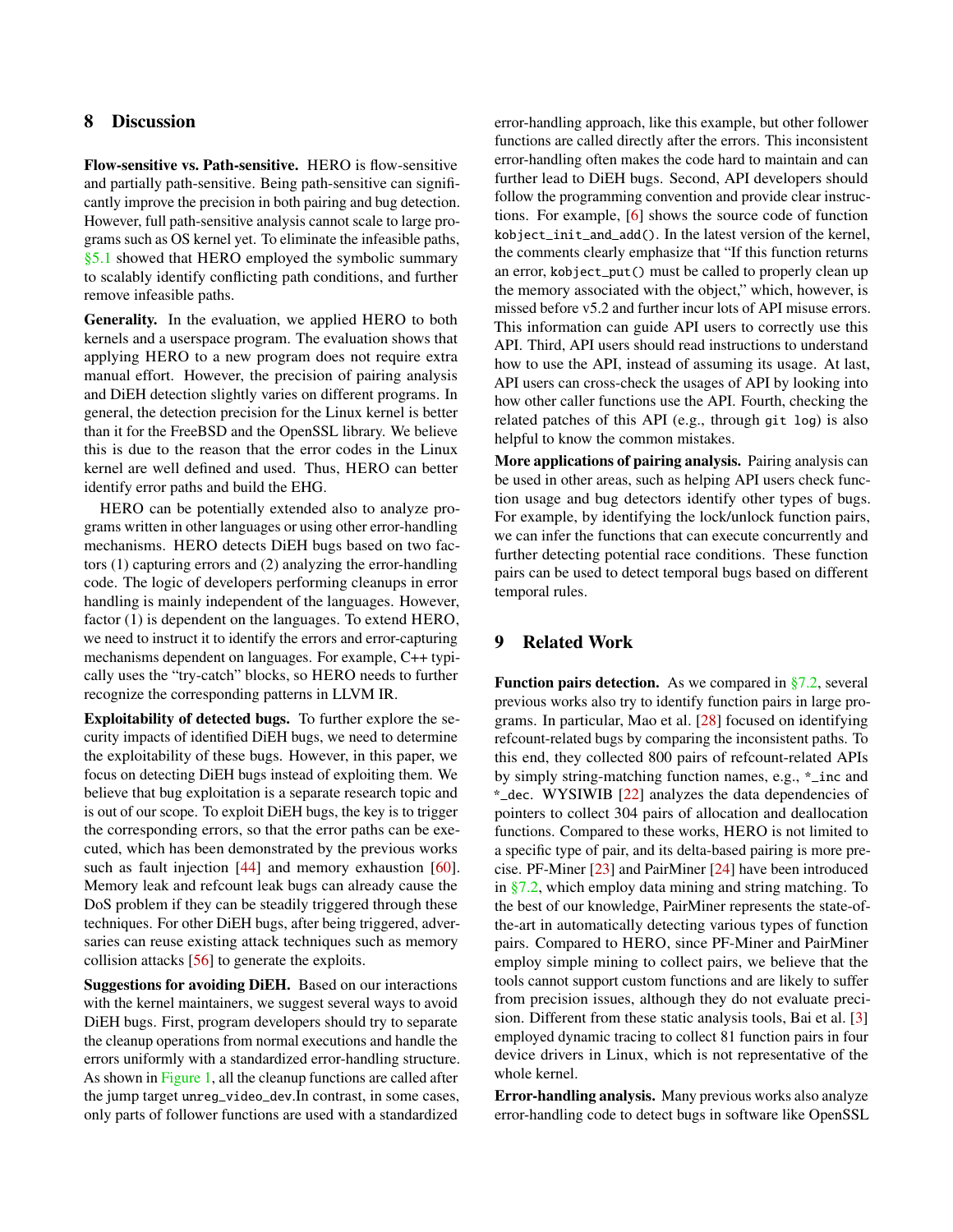and OS kernels. Rubio-González et al. [\[45\]](#page-16-3) and EIO [\[18\]](#page-15-0) detect error-propagation bugs in file systems. APEx [\[20\]](#page-15-4), ErrDoc [\[53\]](#page-16-4), and EPEx [\[19\]](#page-15-5) reason about the error-code propagation in open-source SSL implementations, either automatically or via user definitions. Saha et al. [\[47\]](#page-16-16) proposed an automatic approach, which can transform the coding style and structure of the error-handling code to a goto-based standardized error-handling strategy. Tang [\[50\]](#page-16-17) proposed a tool to detect error code misuses in system programs. EESI [\[13\]](#page-15-31) is a static analysis tool, which can infer C program function-error specifications through return-code idiom. EESI can identify inadequate and inverted error-checks, and also incomplete error handling bugs. An inherent difference is that these works focus on reasoning about the "handling" itself—if an error code is returned, passed, or handled in callers—instead of the cleanup operations before the handling.

Unlike previous works that aim to make error handling sufficient, EeCatch [\[42\]](#page-16-18) instead detects exaggerated (or excessive) error handling which often causes crashes. EeCatch employs spatial and temporal cross-checking to identify irregular and *over-severe* error handling as potential exaggerated error-handling bugs. HERO differs from EeCatch in both research goals and approaches. First, HERO aims to detect the ordering issues in the error-handling code, instead of the incorrect severity level of error handling. DiEH causes not only crashes but also memory corruption. Second, HERO's key technique is the precise function pairing while EeCatch features the spatial and temporal cross-checking. To explore the structure of error-handling code, Thummalapenta et al. [\[52\]](#page-16-19) proposed a mining algorithm, which mining sequence association rules and rule violations of function calls in a large number of the normal and error paths. Different from this work, HERO can precisely identify function pairs based on delta analysis, which can handle the custom functions.

Bug detection in error paths. There is also a line of research that focuses on finding bugs in cleanup operations in error paths. In particular, Saha et al. [\[48\]](#page-16-5) proposed Hector, which identifies missing resource-release functions in the systems software. Hector assumes the pointer-returning functions are allocation functions, and the last pointer-usage function is a deallocation function. They identify the missing-release bugs by comparing the inconsistencies in different error paths. Mao et al. [\[28\]](#page-15-6) implemented RID, which can identify refcount related bugs by analyzing the inconsistent paths in the function; oftentimes, the bugs are in error paths. Lawall et al. [\[21\]](#page-15-32) proposed a tool to detect error-handling bugs in the Linux kernel and OpenSSL, which are related to API usage protocols. GUEB [\[16\]](#page-15-33) and CRED [\[58\]](#page-16-20) are static-analysis tools that can identify use-after-free bugs. All these works focus on a specific type of error-handling bugs, such as missing release. To the best of our knowledge, none of the tools could detect incorrect-order and redundant DiEH bugs, which requires precise and comprehensive identification of function pairs.

Bug detection with rules inference. Some previous works also identified bugs though rules inference based on code semantics. APISan [\[59\]](#page-16-21) detects API misuses by analyzing rich symbolic contexts. Acharya et al. [\[1\]](#page-15-34) proposed a mining technique to check the partial-order rules of API usages and detect related rules violation bugs. Gruska et al. [\[17\]](#page-15-35) presented a tool to mine API usage rules across different projects. Similarly, some previous works [\[5,](#page-15-36) [12,](#page-15-37) [26,](#page-15-38) [54,](#page-16-22) [57\]](#page-16-23) detect different types of bugs in a program through a mining approach to generate rules and detect violations. Different from these works, HERO does not rely on unknown-rule mining to detect bugs, thus it can support custom functions; instead, HERO takes advantage of the unique structures of the error-handling code.

## 10 Conclusion

Large programs such as OS kernels usually have complicated error-handling and code-cleanup mechanisms, which are buggy because they are less tested and hard to implement. Prior research attempted to detect the bugs, but mainly on the "handling" part instead of the cleanup mechanisms. This paper proposed DiEH bugs, a class of error-handling bugs that are caused by improper cleanup operations—incorrect-order, redundant, and inadequate cleanups. Through a study, we show that DiEH is hard to avoid and thus is prevalent; it also causes critical security problems such as memory corruption and privilege escalation. This paper then presented a new detection system, HERO. At its core is a precise function pairing technique that leverages the unique error-handling structures in low-level languages. We evaluate HERO on two OS kernels and the OpenSSL library. The results show that HERO can precisely identify a large number of function pairs including custom ones, and can detect 239 critical DiEH bugs, most of which were confirmed by maintainers. HERO is generic, and its precise pairing analysis can be applied to benefit other research such as race detection and temporal-rule inferences.

#### 11 Acknowledgment

We thank our shepherd, Mathias Payer, and the anonymous reviewers for their helpful suggestions and comments. We are grateful to Linux maintainers for providing prompt feedback on patching the Linux kernel. The authors also thank Peng Le for helping implement function pairing. This research was supported in part by the NSF awards CNS-1815621 and CNS-1931208. Any opinions, findings, conclusions or recommendations expressed in this material are those of the authors and do not necessarily reflect the views of NSF.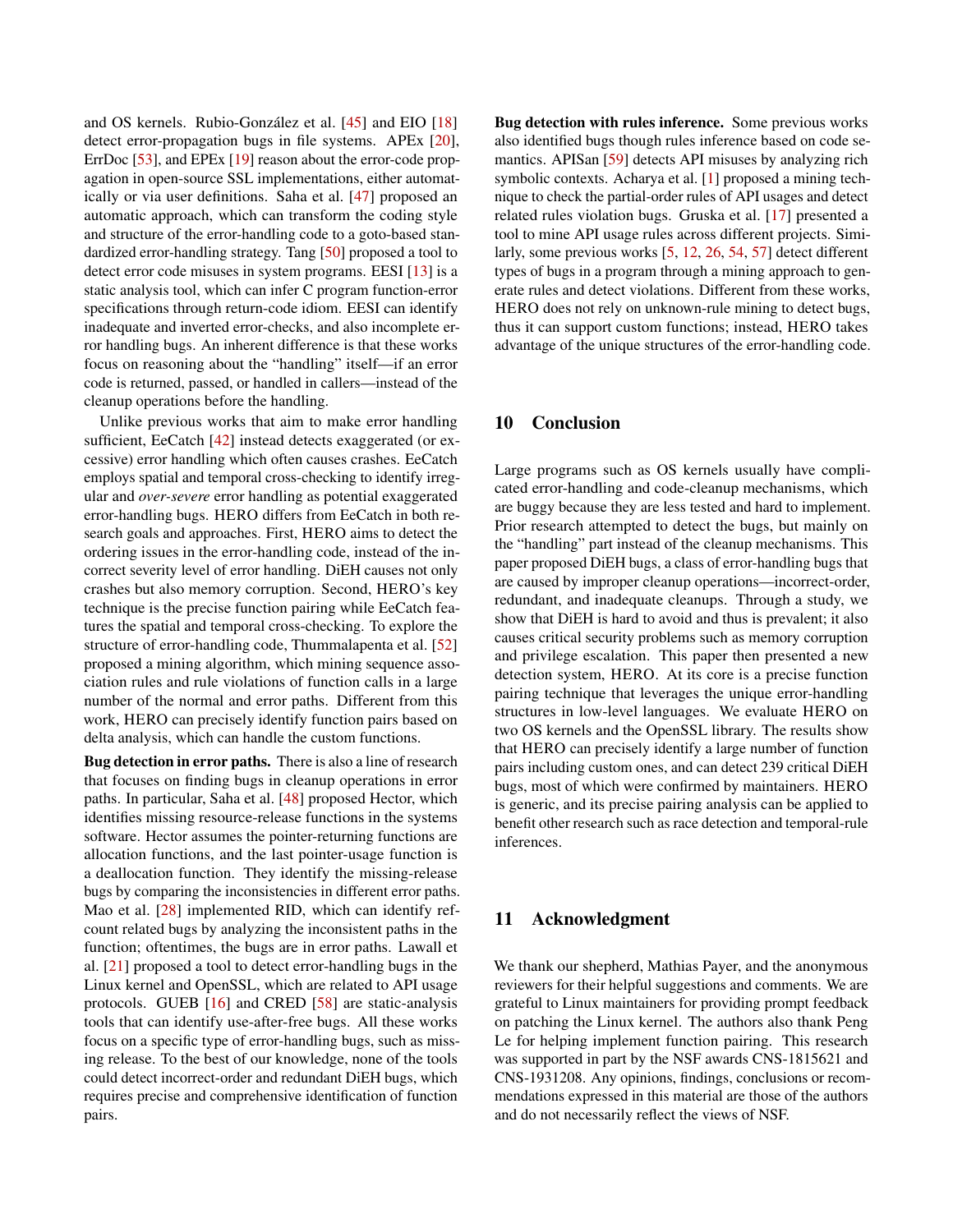## References

- <span id="page-15-34"></span>[1] M. Acharya, T. Xie, J. Pei, and J. Xu. Mining api patterns as partial orders from source code: from usage scenarios to specifications. In *Proceedings of the the 6th joint meeting of the European software engineering conference and the ACM SIGSOFT symposium on The foundations of software engineering*, pages 25–34, 2007.
- <span id="page-15-24"></span>[2] B. Andersson. Linux kernel patch log, 2020. [https://git.kernel.](https://git.kernel.org/pub/scm/linux/kernel/git/torvalds/linux.git/commit/?id=6e5da6f7d82474e94c2d4a38cf9ca4edbb3e03a0) [org/pub/scm/linux/kernel/git/torvalds/linux.git/](https://git.kernel.org/pub/scm/linux/kernel/git/torvalds/linux.git/commit/?id=6e5da6f7d82474e94c2d4a38cf9ca4edbb3e03a0) [commit/?id=6e5da6f7d82474e94c2d4a38cf9ca4edbb3e03a0](https://git.kernel.org/pub/scm/linux/kernel/git/torvalds/linux.git/commit/?id=6e5da6f7d82474e94c2d4a38cf9ca4edbb3e03a0).
- <span id="page-15-30"></span>[3] J.-J. Bai, H.-Q. Liu, Y.-P. Wang, and S.-M. Hu. Runtime checking for paired functions in device drivers. In *2014 21st Asia-Pacific Software Engineering Conference*, volume 1, pages 407–414. IEEE, 2014.
- <span id="page-15-23"></span>[4] F. Bellard. Qemu, a fast and portable dynamic translator. In *USENIX Annual Technical Conference, FREENIX Track*, volume 41, page 46, 2005.
- <span id="page-15-36"></span>[5] P. Bian, B. Liang, Y. Zhang, C. Yang, W. Shi, and Y. Cai. Detecting bugs by discovering expectations and their violations. *IEEE Transactions on Software Engineering*, 45(10):984–1001, 2018.
- <span id="page-15-18"></span>[6] Bootlin-Community. Linux kernel: kobject\_init\_and\_add(), 2020. [https://elixir.bootlin.com/linux/v5.7-rc7/](https://elixir.bootlin.com/linux/v5.7-rc7/source/lib/kobject.c#L464) [source/lib/kobject.c#L464](https://elixir.bootlin.com/linux/v5.7-rc7/source/lib/kobject.c#L464).
- <span id="page-15-28"></span>[7] J. Corina, A. Machiry, C. Salls, Y. Shoshitaishvili, S. Hao, C. Kruegel, and G. Vigna. Difuze: Interface aware fuzzing for kernel drivers. In *Proceedings of the 2017 ACM SIGSAC Conference on Computer and Communications Security*, pages 2123–2138. ACM, 2017.
- <span id="page-15-25"></span>[8] M. Corporation. Common weakness enumeration (cwe), 2020. [https:](https://cwe.mitre.org/) [//cwe.mitre.org/](https://cwe.mitre.org/).
- <span id="page-15-3"></span>[9] M. Corporation. Owasp top ten 2004 category a9 - denial of service, 2020. <https://cwe.mitre.org/data/definitions/730.html>.
- <span id="page-15-2"></span>[10] M. Corporation. Cwe-200: Exposure of sensitive information to an unauthorized actor, 2020. [https://cwe.mitre.org/data/](https://cwe.mitre.org/data/definitions/200.html) [definitions/200.html](https://cwe.mitre.org/data/definitions/200.html).
- <span id="page-15-1"></span>[11] M. Corporation. Cwe-416: Use after free, 2020. [https://cwe.](https://cwe.mitre.org/data/definitions/416.html) [mitre.org/data/definitions/416.html](https://cwe.mitre.org/data/definitions/416.html).
- <span id="page-15-37"></span>[12] D. DeFreez, A. V. Thakur, and C. Rubio-González. Path-based function embedding and its application to specification mining. *arXiv preprint arXiv:1802.07779*, 2018.
- <span id="page-15-31"></span>[13] D. DeFreez, H. M. Baldwin, C. Rubio-González, and A. V. Thakur. Effective error-specification inference via domain-knowledge expansion. In *Proceedings of the 2019 27th ACM Joint Meeting on European Software Engineering Conference and Symposium on the Foundations of Software Engineering*, pages 466–476, 2019.
- <span id="page-15-19"></span>[14] D. Engler, D. Y. Chen, S. Hallem, A. Chou, and B. Chelf. Bugs as deviant behavior: A general approach to inferring errors in systems code. *ACM SIGOPS Operating Systems Review*, 35(5):57–72, 2001.
- <span id="page-15-16"></span>[15] G. Fan, R. Wu, Q. Shi, X. Xiao, J. Zhou, and C. Zhang. Smoke: scalable path-sensitive memory leak detection for millions of lines of code. In *2019 IEEE/ACM 41st International Conference on Software Engineering (ICSE)*, pages 72–82. IEEE, 2019.
- <span id="page-15-33"></span>[16] J. Feist, L. Mounier, and M.-L. Potet. Statically detecting use after free on binary code. *Journal of Computer Virology and Hacking Techniques*, 10(3):211–217, 2014.
- <span id="page-15-35"></span>[17] N. Gruska, A. Wasylkowski, and A. Zeller. Learning from 6,000 projects: lightweight cross-project anomaly detection. In *Proceedings of the 19th international symposium on Software testing and analysis*, pages 119–130, 2010.
- <span id="page-15-0"></span>[18] H. S. Gunawi, C. Rubio-González, A. C. Arpaci-Dusseau, R. H. Arpaci-Dusseau, and B. Liblit. Eio: Error handling is occasionally correct. In *FAST*, volume 8, pages 1–16, 2008.
- <span id="page-15-5"></span>[19] S. Jana, Y. J. Kang, S. Roth, and B. Ray. Automatically detecting error handling bugs using error specifications. In *USENIX Security*

*Symposium*, pages 345–362, 2016.

- <span id="page-15-4"></span>[20] Y. Kang, B. Ray, and S. Jana. Apex: Automated inference of error specifications for c apis. In *Proceedings of the 31st IEEE/ACM International Conference on Automated Software Engineering*, pages 472–482. ACM, 2016.
- <span id="page-15-32"></span>[21] J. Lawall, B. Laurie, R. R. Hansen, N. Palix, and G. Muller. Finding error handling bugs in openssl using coccinelle. In *2010 European Dependable Computing Conference*, pages 191–196. IEEE, 2010.
- <span id="page-15-22"></span>[22] J. L. Lawall, J. Brunel, N. Palix, R. R. Hansen, H. Stuart, and G. Muller. Wysiwib: A declarative approach to finding api protocols and bugs in linux code. In *2009 IEEE/IFIP International Conference on Dependable Systems & Networks*, pages 43–52. IEEE, 2009.
- <span id="page-15-20"></span>[23] H. Liu, Y. Wang, L. Jiang, and S. Hu. Pf-miner: A new paired functions mining method for android kernel in error paths. In *2014 IEEE 38th Annual Computer Software and Applications Conference*, pages 33–42. IEEE, 2014.
- <span id="page-15-21"></span>[24] H.-Q. Liu, J.-J. Bai, Y.-P. Wang, Z. Bian, and S.-M. Hu. Pairminer: mining for paired functions in kernel extensions. In *2015 IEEE International Symposium on Performance Analysis of Systems and Software (ISPASS)*, pages 93–101. IEEE, 2015.
- <span id="page-15-29"></span>[25] K. Lu and H. Hu. Where does it go? refining indirect-call targets with multi-layer type analysis. In *Proceedings of the 2019 ACM SIGSAC Conference on Computer and Communications Security*, pages 1867– 1881, 2019.
- <span id="page-15-38"></span>[26] K. Lu, A. Pakki, and Q. Wu. Automatically identifying security checks for detecting kernel semantic bugs. In K. Sako, S. Schneider, and P. Y. A. Ryan, editors, *Computer Security – ESORICS 2019*, pages 3–25, Cham, 2019. Springer International Publishing.
- <span id="page-15-17"></span>[27] K. Lu, A. Pakki, and Q. Wu. Detecting missing-check bugs via semantic- and context-aware criticalness and constraints inferences. In *28th USENIX Security Symposium (USENIX Security 19)*, pages 1769–1786. USENIX Association, 2019.
- <span id="page-15-6"></span>[28] J. Mao, Y. Chen, Q. Xiao, and Y. Shi. Rid: finding refcount bugs with inconsistent path pair checking. In *Proceedings of the Twenty-First International Conference on Architectural Support for Programming Languages and Operating Systems*, pages 531–544, 2016.
- <span id="page-15-12"></span>[29] C. Minyard and T. Hellstrom. Cve-2019-0685: A refcount leak vulnerability., 2004. [https://sigpwn.io/blog/2020/5/7/](https://sigpwn.io/blog/2020/5/7/cve-2019-0685-win32k-reference-count-leak) [cve-2019-0685-win32k-reference-count-leak](https://sigpwn.io/blog/2020/5/7/cve-2019-0685-win32k-reference-count-leak).
- <span id="page-15-11"></span>[30] MITRE-CVE. A refcount leak vulnerability in the linux kernel, 2019. <https://www.cvedetails.com/cve/CVE-2016-0728/>.
- <span id="page-15-8"></span>[31] MITRE-CVE. A use-after-free in the linux kernel, 2019. [https:](https://www.cvedetails.com/cve/CVE-2019-15292/) [//www.cvedetails.com/cve/CVE-2019-15292/](https://www.cvedetails.com/cve/CVE-2019-15292/).
- <span id="page-15-7"></span>[32] MITRE-CVE. A double-free in the linux kernel, 2019. [https:](https://www.cvedetails.com/cve/CVE-2019-15504/) [//www.cvedetails.com/cve/CVE-2019-15504/](https://www.cvedetails.com/cve/CVE-2019-15504/).
- <span id="page-15-14"></span>[33] MITRE-CVE. A deadlock vulnerability in the linux kernel, 2019. <https://www.cvedetails.com/cve/CVE-2019-15538/>.
- <span id="page-15-9"></span>[34] MITRE-CVE. A null dereference vulnerability in the linux kernel, 2019. <https://www.cvedetails.com/cve/CVE-2019-15923/>.
- <span id="page-15-15"></span>[35] MITRE-CVE. A memory leak vulnerability in the linux kernel, 2019. <https://www.cvedetails.com/cve/CVE-2019-16994/>.
- <span id="page-15-27"></span>[36] MITRE-CVE. A memory leak vulnerability in the linux kernel, 2019. [https://cve.mitre.org/cgi-bin/cvename.cgi?name=](https://cve.mitre.org/cgi-bin/cvename.cgi?name=CVE-2019-5023) [CVE-2019-5023](https://cve.mitre.org/cgi-bin/cvename.cgi?name=CVE-2019-5023).
- <span id="page-15-10"></span>[37] MITRE-CVE. A refcount leak vulnerability in the freebsd, 2019. [https://www.cvedetails.com/cve/CVE-2019-5607/]( https://www.cvedetails.com/cve/CVE-2019-5607/).
- <span id="page-15-26"></span>[38] MITRE-CVE. A memory leak vulnerability in the linux kernel, 2019. [https://cve.mitre.org/cgi-bin/cvename.cgi?name=](https://cve.mitre.org/cgi-bin/cvename.cgi?name=CVE-2019-8980) [CVE-2019-8980](https://cve.mitre.org/cgi-bin/cvename.cgi?name=CVE-2019-8980).
- <span id="page-15-13"></span>[39] MITRE-CVE. Cve-2019-0685, 2020. [ttps://www.cvedetails.](ttps://www.cvedetails.com/cve/CVE-2019-0685/) [com/cve/CVE-2019-0685/](ttps://www.cvedetails.com/cve/CVE-2019-0685/).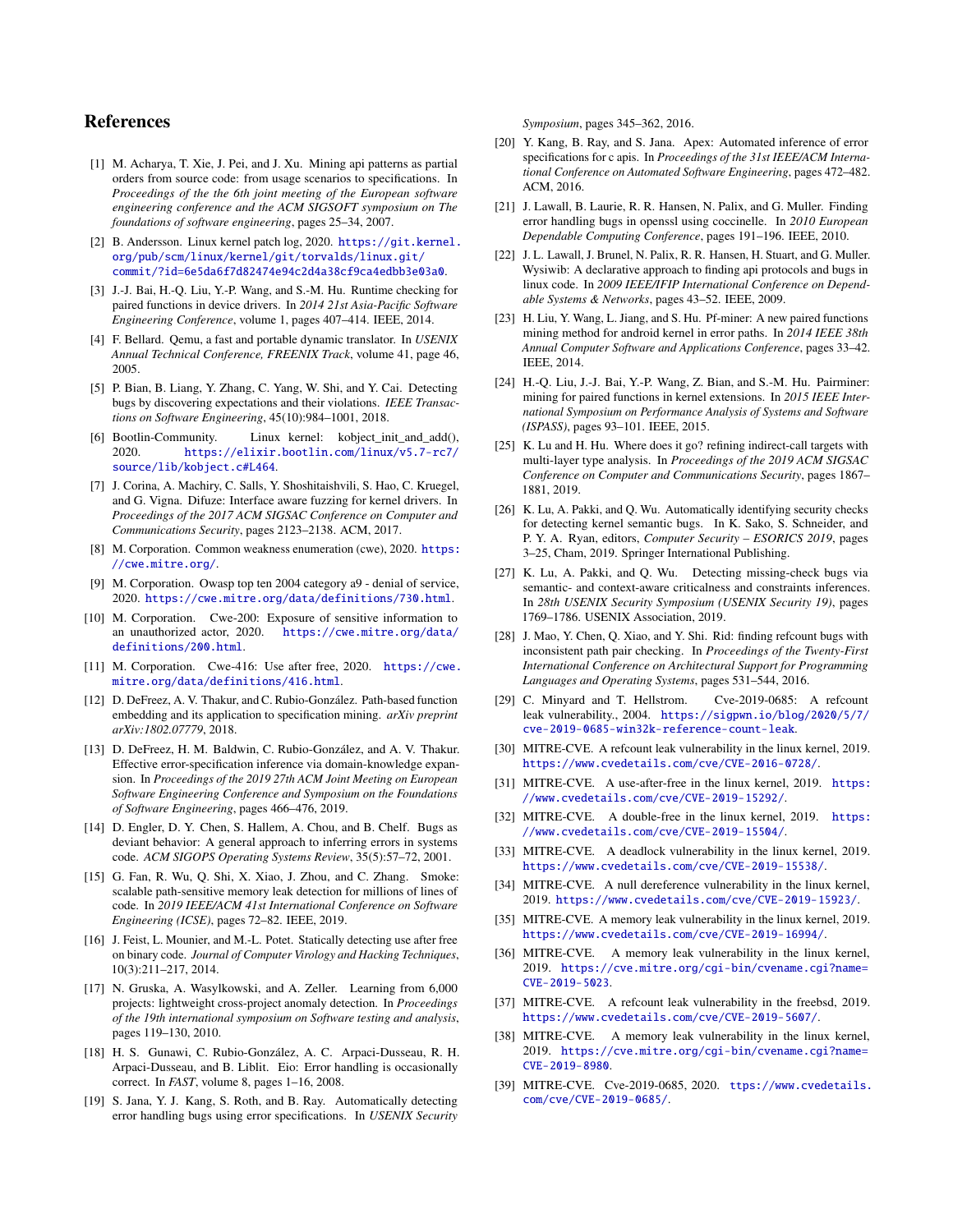- <span id="page-16-10"></span>[40] MITRE-CVE. A memory leak vulnerability in the linux kernel, 2020. [https://cve.mitre.org/cgi-bin/cvename.cgi?name=](https://cve.mitre.org/cgi-bin/cvename.cgi?name=CVE-2020-15393) [CVE-2020-15393](https://cve.mitre.org/cgi-bin/cvename.cgi?name=CVE-2020-15393).
- <span id="page-16-0"></span>[41] MITRE-CVE. Cvedetils, 2020. [https://www.cvedetails.com/](https://www.cvedetails.com/product/47/Linux-Linux-Kernel.html) [product/47/Linux-Linux-Kernel.html](https://www.cvedetails.com/product/47/Linux-Linux-Kernel.html).
- <span id="page-16-18"></span>[42] A. Pakki and K. Lu. Exaggerated Error Handling Hurts! An In-Depth Study and Context-Aware Detection. In *27th ACM Conference on Computer and Communications Security (CCS)*. ACM, 2020.
- <span id="page-16-8"></span>[43] L. project community. Llvm alias analysis infrastructure, 2020. [https:](https://llvm.org/docs/AliasAnalysis.html) [//llvm.org/docs/AliasAnalysis.html](https://llvm.org/docs/AliasAnalysis.html).
- <span id="page-16-2"></span>[44] H. A. Rosenberg and K. G. Shin. Software fault injection and its application in distributed systems. In *FTCS-23 The Twenty-Third International Symposium on Fault-Tolerant Computing*, pages 208–217. IEEE, 1993.
- <span id="page-16-3"></span>[45] C. Rubio-González, H. S. Gunawi, B. Liblit, R. H. Arpaci-Dusseau, and A. C. Arpaci-Dusseau. Error propagation analysis for file systems. In *ACM Sigplan Notices*, volume 44, pages 270–280. ACM, 2009.
- <span id="page-16-6"></span>[46] R. Russell. What if I don't actually like my users?, Apr. 2008. [https:](https://ozlabs.org/~rusty/index.cgi/tech/2008-04-01.html) [//ozlabs.org/~rusty/index.cgi/tech/2008-04-01.html](https://ozlabs.org/~rusty/index.cgi/tech/2008-04-01.html).
- <span id="page-16-16"></span>[47] S. Saha, J. Lawall, and G. Muller. An approach to improving the structure of error-handling code in the linux kernel. In *Proceedings of the 2011 SIGPLAN/SIGBED conference on Languages, compilers and tools for embedded systems*, pages 41–50, 2011.
- <span id="page-16-5"></span>[48] S. Saha, J.-P. Lozi, G. Thomas, J. L. Lawall, and G. Muller. Hector: Detecting resource-release omission faults in error-handling code for systems software. In *2013 43rd Annual IEEE/IFIP International Conference on Dependable Systems and Networks (DSN)*, pages 1–12. IEEE, 2013.
- <span id="page-16-11"></span>[49] D. Song, F. Hetzelt, D. Das, C. Spensky, Y. Na, S. Volckaert, G. Vigna, C. Kruegel, J.-P. Seifert, and M. Franz. Periscope: An effective probing and fuzzing framework for the hardware-os boundary. In *NDSS*, 2019.
- <span id="page-16-17"></span>[50] W. Tang. Identifying error code misuses in complex system. In *Proceedings of the 28th ACM SIGSOFT International Symposium on Software Testing and Analysis*, pages 428–432, 2019.
- <span id="page-16-12"></span>[51] Thgarnie. Syzkaller, 2019. [https://github.com/google/](https://github.com/google/syzkaller) [syzkaller](https://github.com/google/syzkaller).
- <span id="page-16-19"></span>[52] S. Thummalapenta and T. Xie. Mining exception-handling rules as sequence association rules. In *2009 IEEE 31st International Conference on Software Engineering*, pages 496–506. IEEE, 2009.
- <span id="page-16-4"></span>[53] Y. Tian and B. Ray. Automatically diagnosing and repairing error handling bugs in c. In *Proceedings of the 2017 11th Joint Meeting on Foundations of Software Engineering*, pages 752–762. ACM, 2017.
- <span id="page-16-22"></span>[54] W. Weimer and G. C. Necula. Mining temporal specifications for error detection. In *International Conference on Tools and Algorithms for the Construction and Analysis of Systems*, pages 461–476. Springer, 2005.
- <span id="page-16-13"></span>[55] Q. Wu, Y. He, S. McCamant, and K. Lu. Precisely characterizing security impact in a flood of patches via symbolic rule comparison. In *Network and Distributed System Security Symposium (NDSS)*, 2020.
- <span id="page-16-15"></span>[56] W. Xu, J. Li, J. Shu, W. Yang, T. Xie, Y. Zhang, and D. Gu. From collision to exploitation: Unleashing use-after-free vulnerabilities in linux kernel. In *Proceedings of the 22nd ACM SIGSAC Conference on Computer and Communications Security*, pages 414–425. ACM, 2015.
- <span id="page-16-23"></span>[57] H. Yan, Y. Sui, S. Chen, and J. Xue. Machine-learning-guided typestate analysis for static use-after-free detection. In *Proceedings of the 33rd Annual Computer Security Applications Conference*, pages 42–54, 2017.
- <span id="page-16-20"></span>[58] H. Yan, Y. Sui, S. Chen, and J. Xue. Spatio-temporal context reduction: A pointer-analysis-based static approach for detecting use-after-free vulnerabilities. In *2018 IEEE/ACM 40th International Conference on Software Engineering (ICSE)*, pages 327–337. IEEE, 2018.
- <span id="page-16-21"></span>[59] I. Yun, C. Min, X. Si, Y. Jang, T. Kim, and M. Naik. Apisan: Sanitizing {API} usages through semantic cross-checking. In *25th* {*USENIX*}

*Security Symposium (*{*USENIX*} *Security 16)*, pages 363–378, 2016.

- <span id="page-16-1"></span>[60] H. Zhang, D. She, and Z. Qian. Android ion hazard: The curse of customizable memory management system. In *Proceedings of the 2016 ACM SIGSAC Conference on Computer and Communications Security*, pages 1663–1674, 2016.
- <span id="page-16-7"></span>[61] S. Zhang, J. Zhu, A. Liu, W. Wang, C. Guo, and J. Xu. A novel memory leak classification for evaluating the applicability of static analysis tools. In *2018 IEEE International Conference on Progress in Informatics and Computing (PIC)*, pages 351–356. IEEE, 2018.

# <span id="page-16-9"></span>A Appendix

| Program | File                          | Line# | Impact | Category       |
|---------|-------------------------------|-------|--------|----------------|
| OpenSSL | $crypto/x509/v3$ crld.c       | 85    | ML.    | D3             |
|         | crypto/cms/cms sd.c           | 326   | ML     | D <sub>3</sub> |
|         | crypto/store/loader file.c    | 406   | DE     | D <sub>2</sub> |
| FreeBSD | lib/libkiconv/kiconv_sysctl.c | 50    | ML.    | D3             |
|         | lib/libkiconv/kiconv sysctl.c | 75    | ML.    | D3             |

Table 6: DiEH bugs found in OpenSSL and FreeBSD. D1, D2, D3 denote incorrect-order, redundant, and inadequate DiEH bugs, respectively. Column "Line#" is the line number, and Column 4 indicates impact of bug. ML = memory leak, DF = double-free.

<span id="page-16-14"></span>

| <b>Buggy func name</b>               | Imp | Cat.           | S | R          |
|--------------------------------------|-----|----------------|---|------------|
| add_mdev_supported_type              | RL  | D1             | A |            |
| dmi_sysfs_register_handle            | RL  | D <sub>3</sub> | S | <b>SIO</b> |
| kfd_topology_update_sysfs            | RL  | D <sub>3</sub> | S | IQ         |
| kfd_build_sysfs_node_entry           | RL  | D <sub>3</sub> | S |            |
| kfd build sysfs node entry           | RL  | D <sub>3</sub> | S |            |
| kfd_build_sysfs_node_entry           | RL  | D <sub>3</sub> | S |            |
| kfd_build_sysfs_node_entry           | RL  | D <sub>3</sub> | S |            |
| fime_md_register_sensor_entities     | RL  | D <sub>3</sub> | S | SIQ        |
| NILFS DEV INT GROUP FNS              | RL  | D <sub>3</sub> | C |            |
| power_supply_add_hwmon_sysfs         | ML  | D <sub>3</sub> | A | SIO        |
| intel_gtt_setup_scratch_page         | ML  | D <sub>3</sub> | A | IQ         |
| nilfs_sysfs_create_snapshot_group    | RL  | D <sub>3</sub> | A |            |
| acpi_cppc_processor_probe            | RL  | D <sub>3</sub> | A | SIO        |
| edac_device_register_sysfs_main_kobj | RL  | D <sub>3</sub> | A | <b>SIO</b> |
| netdev_queue_add_kobject             | RL  | D <sub>3</sub> | C | SIQ        |
| nilfs_sysfs_create_snapshot_group    | RL  | D <sub>3</sub> | C |            |
| bq24190_charger_get_property         | RL  | D <sub>3</sub> | S | <b>SIQ</b> |
| bq24190_charger_set_property         | RL  | D <sub>3</sub> | S | SIO        |
| bq24190_battery_get_property         | RL  | D <sub>3</sub> | S | SIO        |
| bq24190_battery_set_property         | RL  | D <sub>3</sub> | S | SIQ        |
| stm32 mdma alloc chan resources      | RL  | D <sub>3</sub> | C | SIO        |
| stm32_dma_alloc_chan_resources       | RL  | D <sub>3</sub> | S | SIQ        |
| tegra_adma_alloc_chan_resources      | RL  | D <sub>3</sub> | C | SIQ        |
| stm32_dmamux_route_allocate          | RL  | D <sub>3</sub> | S | IQ         |

Table 7: Summary of DiEH bugs detected by HERO in Linux kernel v5.3. Column(Col) 1 denotes functions containing DiEH bug. Col 2 (Imp) indicates the impact of the bug.  $ML =$  memory leak,  $UAF =$ use-after-free/double-free, DU = double-unlock, RL = refcount leak. Col 3 (Cat.) indicates the category of DiEH bugs with  $D1 =$  incorrect order, D2 = redundant, D3 = inadequate follower function. Col 4 (S) indicates the status of the patch with S, A, C, and - indicating submitted, accepted, confirmed, and file not existing in the latest version, respectively. Col 5 (R) indicates the bug's reachability from system calls (S), I/O control handlers (I), and IRQ handlers (Q).